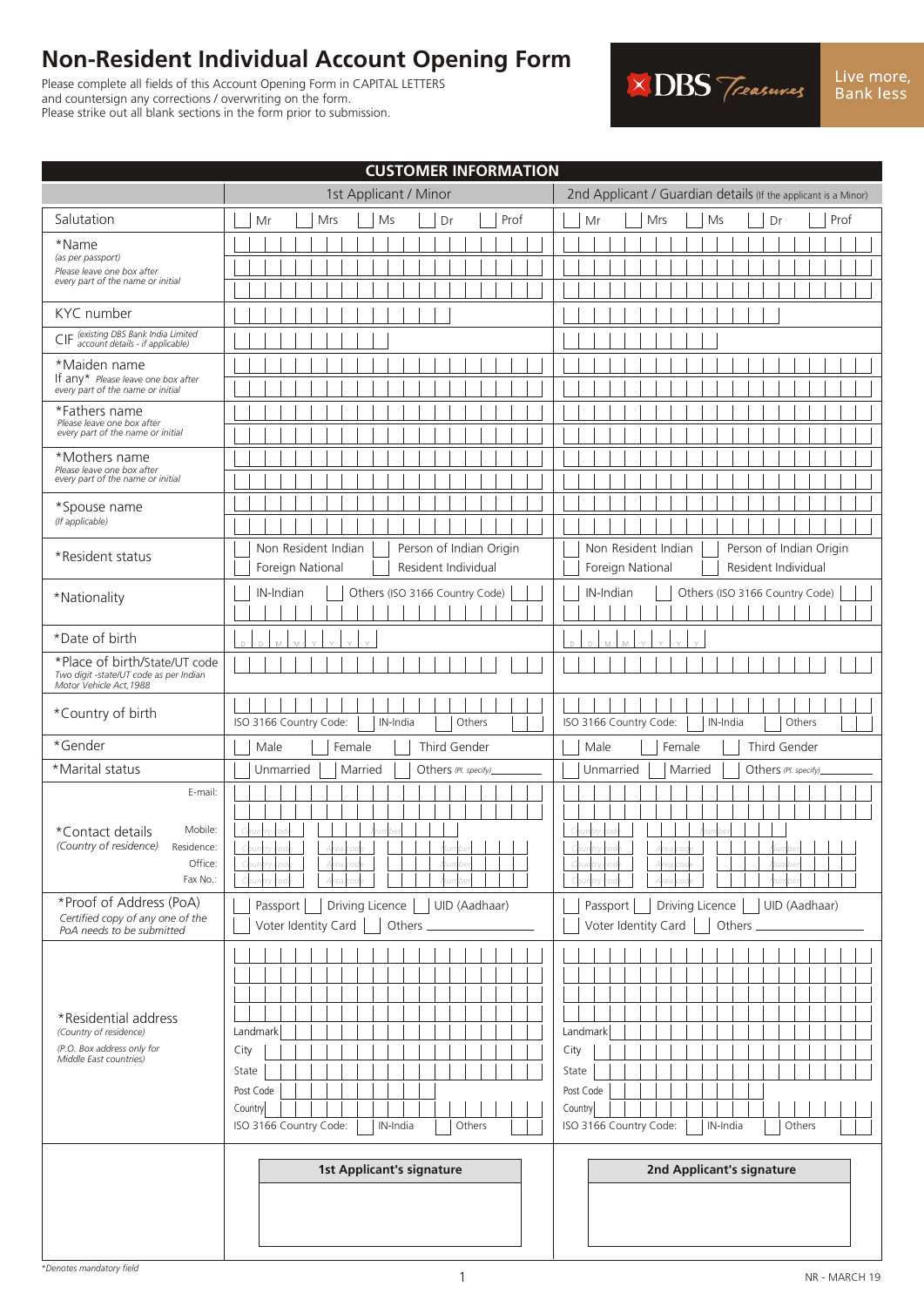|                                                                                                            | 1st Applicant / Minor                                                                                                                                                                                                                                                                                                                                                                                                                                                                                                              | 2nd Applicant / Guardian details (If the applicant is a Minor)                                                                                                   |  |  |  |
|------------------------------------------------------------------------------------------------------------|------------------------------------------------------------------------------------------------------------------------------------------------------------------------------------------------------------------------------------------------------------------------------------------------------------------------------------------------------------------------------------------------------------------------------------------------------------------------------------------------------------------------------------|------------------------------------------------------------------------------------------------------------------------------------------------------------------|--|--|--|
| *Permanent address                                                                                         | Landmark<br>City<br>State<br>Post Code<br>Country<br>ISO 3166 Country Code:<br>IN-India<br>Others                                                                                                                                                                                                                                                                                                                                                                                                                                  | Landmark<br>City<br>State<br>Post Code<br>Country<br>ISO 3166 Country Code:<br>Others<br>IN-India                                                                |  |  |  |
| Office /Business address<br>(Country of residence)<br>(P.O. Box address only for<br>Middle East countries) | Landmark<br>City<br>State<br>Post Code<br>Country<br>ISO 3166 Country Code:<br>IN-India<br>Others                                                                                                                                                                                                                                                                                                                                                                                                                                  | Landmark<br>City<br>State<br>Post Code<br>Country<br>ISO 3166 Country Code:<br>Others<br>IN-India                                                                |  |  |  |
| (Country of<br>*Mailing address<br>residence)                                                              | Residence<br>Office /Business<br>Permanent                                                                                                                                                                                                                                                                                                                                                                                                                                                                                         | Residence<br>Office /Business<br>Permanent                                                                                                                       |  |  |  |
| *Education                                                                                                 | Under graduate<br>Graduate<br>Post Graduate<br>Others (Please specify)                                                                                                                                                                                                                                                                                                                                                                                                                                                             | Under graduate<br>Graduate<br>Post Graduate<br>Others (Please specify) _                                                                                         |  |  |  |
| *Profession / Employment                                                                                   | Salaried<br>Private   Public<br>Gov't Sector<br>Professional #<br>Student<br><b>Business</b><br>Self Employed<br>Retired<br>Housewife<br>Others (Please specify).                                                                                                                                                                                                                                                                                                                                                                  | Private   Public<br>Gov't Sector<br>Salaried<br>Professional #<br>Student<br><b>Business</b><br>Self Employed<br>Retired<br>Housewife<br>Others (Please specify) |  |  |  |
| *Professional details <sup>#</sup>                                                                         | Professional  <br><b>CA</b><br>Others<br>Doctor<br>Lawyer<br>Others (Pls specify)                                                                                                                                                                                                                                                                                                                                                                                                                                                  | Professional  <br>CA<br>Others<br>Doctor<br>Lawyer<br>Others (Pls specify)                                                                                       |  |  |  |
| *Name of employer / Firm                                                                                   |                                                                                                                                                                                                                                                                                                                                                                                                                                                                                                                                    |                                                                                                                                                                  |  |  |  |
| *Line of business / Industry                                                                               |                                                                                                                                                                                                                                                                                                                                                                                                                                                                                                                                    |                                                                                                                                                                  |  |  |  |
| *Income p.a.                                                                                               | Upto Rs 10,00,000       > Rs 10,00,000 to Rs 25,00,000<br>> Rs 25,00,000                                                                                                                                                                                                                                                                                                                                                                                                                                                           | Upto Rs 10,00,000 $\Box$ > Rs 10,00,000 to Rs 25,00,000<br>$>$ Rs 25,00,000                                                                                      |  |  |  |
| *Source of Funds                                                                                           | Business     Inheritance   Savings<br>Salary<br>Others (Please specify)                                                                                                                                                                                                                                                                                                                                                                                                                                                            | Inheritance   Savings<br>Business  <br>Salary                                                                                                                    |  |  |  |
| *Purpose and Reason for<br>opening the account                                                             | Savings<br>Investments     Family Maintenance<br>Others (Please specify)<br>$\label{eq:2.1} \frac{1}{\sqrt{2}}\left(\frac{1}{\sqrt{2}}\right)^{2} \left(\frac{1}{\sqrt{2}}\right)^{2} \left(\frac{1}{\sqrt{2}}\right)^{2} \left(\frac{1}{\sqrt{2}}\right)^{2} \left(\frac{1}{\sqrt{2}}\right)^{2} \left(\frac{1}{\sqrt{2}}\right)^{2} \left(\frac{1}{\sqrt{2}}\right)^{2} \left(\frac{1}{\sqrt{2}}\right)^{2} \left(\frac{1}{\sqrt{2}}\right)^{2} \left(\frac{1}{\sqrt{2}}\right)^{2} \left(\frac{1}{\sqrt{2}}\right)^{2} \left(\$ | Investments     Family Maintenance<br>Savings<br>Others (Please specify)                                                                                         |  |  |  |
| Relationship with<br>the 1st holder                                                                        | $- - - -$                                                                                                                                                                                                                                                                                                                                                                                                                                                                                                                          | Spouse<br>Child<br>Parent<br>In Law $(s)$    <br>Sibling<br>Others (Please specify) _                                                                            |  |  |  |
| Politically Exposed<br>Person (PEP) Status                                                                 | I am PEP<br>I am Related to PEP<br><b>NA</b>                                                                                                                                                                                                                                                                                                                                                                                                                                                                                       | <b>NA</b><br>I am PEP<br>I am Related to PEP                                                                                                                     |  |  |  |
| *Proof of Identity                                                                                         | Certified copy of any one of the following Proof of Identity<br>to be submitted                                                                                                                                                                                                                                                                                                                                                                                                                                                    | Certified copy of any one of the following Proof of Identity<br>to be submitted                                                                                  |  |  |  |
| *Passport details                                                                                          | Date of Issue<br><b>Expiry Date</b><br>Number<br>Place of<br>Issue                                                                                                                                                                                                                                                                                                                                                                                                                                                                 | Date of Issue<br><b>Expiry Date</b><br>Number<br>Place of<br>Issue                                                                                               |  |  |  |
| *Visa details                                                                                              | Date of Issue<br><b>Expiry Date</b><br>Number<br>Place of<br>Issue                                                                                                                                                                                                                                                                                                                                                                                                                                                                 | Date of Issue<br><b>Expiry Date</b><br>Number<br>Place of<br>Issue                                                                                               |  |  |  |
| Driving license                                                                                            | Expiry date                                                                                                                                                                                                                                                                                                                                                                                                                                                                                                                        | Expiry date                                                                                                                                                      |  |  |  |
| Voter's Id cards                                                                                           |                                                                                                                                                                                                                                                                                                                                                                                                                                                                                                                                    |                                                                                                                                                                  |  |  |  |
|                                                                                                            | <b>1st Applicant's signature</b>                                                                                                                                                                                                                                                                                                                                                                                                                                                                                                   | 2nd Applicant's signature                                                                                                                                        |  |  |  |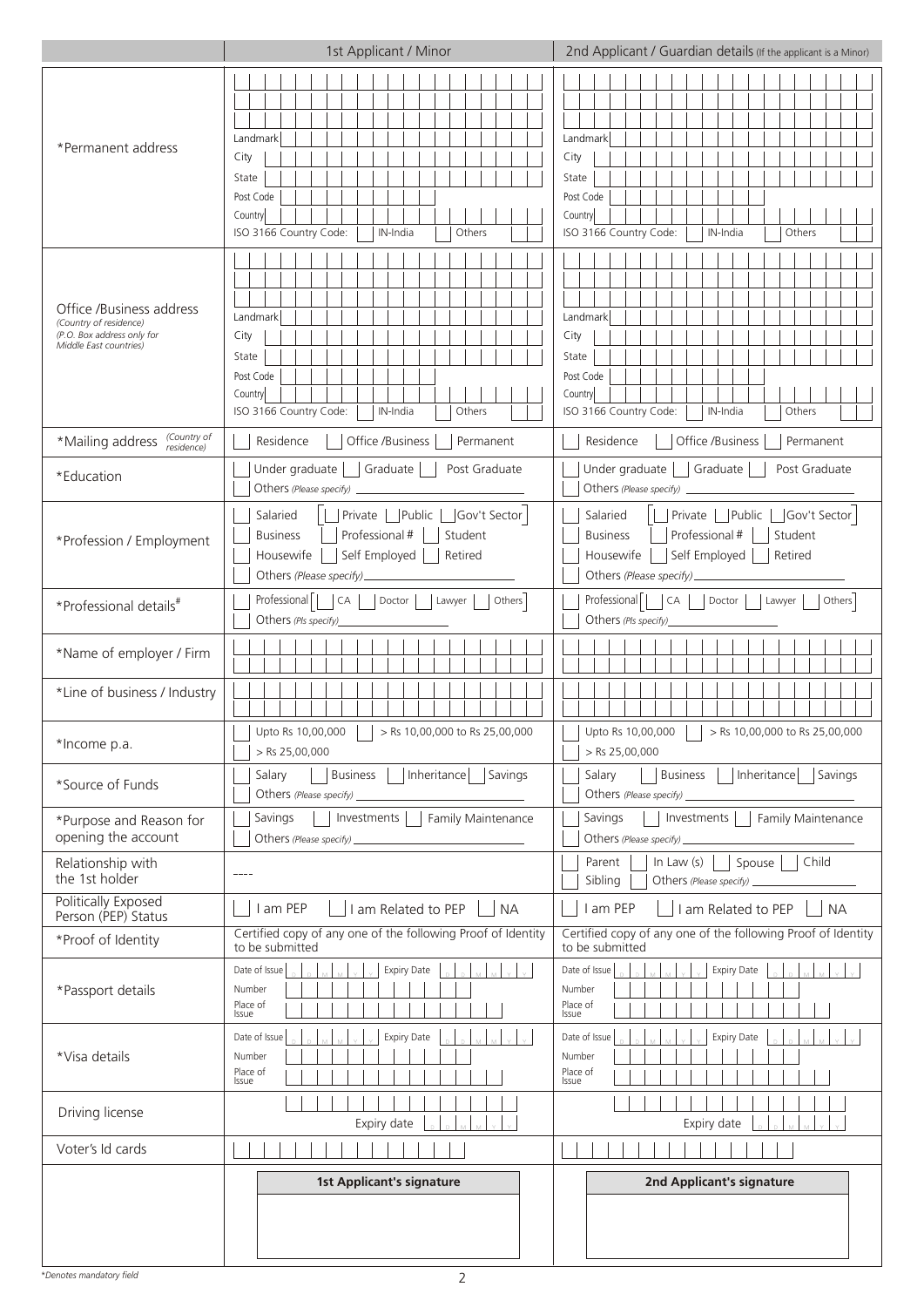|                                                                                                                 | 1st Applicant / Minor                                                                                                                                                                                                                                                                                                                                                               |                            | 2nd Applicant / Guardian Details (If the Applicant is a Minor)                                                                                                                                                                                                                                                                                                                                                                                                                        |  |  |
|-----------------------------------------------------------------------------------------------------------------|-------------------------------------------------------------------------------------------------------------------------------------------------------------------------------------------------------------------------------------------------------------------------------------------------------------------------------------------------------------------------------------|----------------------------|---------------------------------------------------------------------------------------------------------------------------------------------------------------------------------------------------------------------------------------------------------------------------------------------------------------------------------------------------------------------------------------------------------------------------------------------------------------------------------------|--|--|
| Pan Number                                                                                                      |                                                                                                                                                                                                                                                                                                                                                                                     |                            |                                                                                                                                                                                                                                                                                                                                                                                                                                                                                       |  |  |
| UID (Aadhar)                                                                                                    |                                                                                                                                                                                                                                                                                                                                                                                     |                            |                                                                                                                                                                                                                                                                                                                                                                                                                                                                                       |  |  |
| Others                                                                                                          | <b>Identification Number</b><br>(Any document notified by the central government)                                                                                                                                                                                                                                                                                                   |                            | <b>Identification Number</b><br>(Any document notified by the central government)                                                                                                                                                                                                                                                                                                                                                                                                     |  |  |
| Remarks                                                                                                         |                                                                                                                                                                                                                                                                                                                                                                                     |                            |                                                                                                                                                                                                                                                                                                                                                                                                                                                                                       |  |  |
| Mode of Operation                                                                                               | Either or Survivor<br>Anyone or Survivor<br>Single<br>Former or Survivor<br>Jointly (Debit card will not be issued)<br>We jointly agree and authorise DBS Bank India Limited to permit premature withdrawals of the fixed deposit by survivors in the<br>event of death of the deposit holders before maturity<br>Please refer to page 11 for explanation of each mode of operation |                            |                                                                                                                                                                                                                                                                                                                                                                                                                                                                                       |  |  |
| Savings Account(s)                                                                                              | Account type<br>Preferred branch in India :                                                                                                                                                                                                                                                                                                                                         | <b>DBS Treasures - NRE</b> | DBS Treasures - NRO<br>Others                                                                                                                                                                                                                                                                                                                                                                                                                                                         |  |  |
| Family mapping -<br>Primary member -                                                                            | <b>CIF</b><br><b>Treasures Category</b><br>$\overline{2}$<br>$1\vert$<br>3 <sup>7</sup>                                                                                                                                                                                                                                                                                             | Account no.                |                                                                                                                                                                                                                                                                                                                                                                                                                                                                                       |  |  |
|                                                                                                                 | <b>CHANNEL REGISTRATION</b>                                                                                                                                                                                                                                                                                                                                                         |                            |                                                                                                                                                                                                                                                                                                                                                                                                                                                                                       |  |  |
|                                                                                                                 | #DEBIT CARD APPLICATION                                                                                                                                                                                                                                                                                                                                                             |                            |                                                                                                                                                                                                                                                                                                                                                                                                                                                                                       |  |  |
|                                                                                                                 | 1st Applicant [Please (v) one]                                                                                                                                                                                                                                                                                                                                                      |                            | 2nd Applicant [Please (v) one]                                                                                                                                                                                                                                                                                                                                                                                                                                                        |  |  |
| Name                                                                                                            | Yes, I would like to apply for a debit card<br>No, I would not like to apply for a debit card<br>(Name on debit card not to exceed 20 characters including blank spaces)                                                                                                                                                                                                            | Name                       | Yes, I would like to apply for a debit card<br>No, I would not like to apply for a debit card<br>(Name on debit card not to exceed 20 characters including blank spaces)                                                                                                                                                                                                                                                                                                              |  |  |
| card                                                                                                            | NRO <sup>^</sup> (can be used only in India)<br>$NRO^{\wedge}$ (can be used only in India)<br>Type of<br>Type of<br>$NRE^+$ $\Box$ International card<br>card<br>$NRE^+$ $\Box$ International card<br>Domestic card<br>Domestic card<br>(can be used only in India)<br>(can be used only in India)<br>#INTERNET BANKING AND MOBILE BANKING APPLICATION                              |                            |                                                                                                                                                                                                                                                                                                                                                                                                                                                                                       |  |  |
|                                                                                                                 | 1st Applicant [Please (v) one]                                                                                                                                                                                                                                                                                                                                                      |                            | 2nd Applicant [Please (v) one]                                                                                                                                                                                                                                                                                                                                                                                                                                                        |  |  |
|                                                                                                                 | Yes, I would like to apply for internet banking and mobile banking<br>Yes, I would like to apply for internet banking only, kindly disable mobile banking<br>No, I would not like to apply for internet banking and mobile banking                                                                                                                                                  |                            | Yes, I would like to apply for internet banking and mobile banking<br>Yes, I would like to apply for internet banking only, kindly disable mobile banking<br>No, I would not like to apply for internet banking and mobile banking                                                                                                                                                                                                                                                    |  |  |
|                                                                                                                 | <b>1st Applicant's signature</b>                                                                                                                                                                                                                                                                                                                                                    |                            | 2nd Applicant's signature                                                                                                                                                                                                                                                                                                                                                                                                                                                             |  |  |
|                                                                                                                 | #CONSENT FOR MARKETING OFFERS (mandatory)                                                                                                                                                                                                                                                                                                                                           |                            |                                                                                                                                                                                                                                                                                                                                                                                                                                                                                       |  |  |
| products & services that may be suited to your needs.                                                           |                                                                                                                                                                                                                                                                                                                                                                                     |                            | At DBS Bank India Limited we always strive to serve you better. One of our ways is to ensure that you are kept up to date with our latest promotions, as well as any                                                                                                                                                                                                                                                                                                                  |  |  |
| (including SMS or MMS), fax, email and/or post.                                                                 |                                                                                                                                                                                                                                                                                                                                                                                     |                            | Yes, I/We would like to receive from DBS Bank India Limited marketing materials and information through telephone calls, all forms of mobile messaging<br>No, IWe do not wish to receive any DBS Bank India Limited marketing materials and information through telephone calls, all forms of mobile messaging<br>(including SMS or MMS), fax, email and/or post. I understand that I/We will not be contacted only on the phone/mobile no.(s) / email id registered in your records. |  |  |
| I/We signed the account opening application form on<br>[Please $(\vee)$ one]<br>I/We acknowledge the following: | REGIONAL TREASURES CLIENT SERVICING PROGRAM ACKNOWLEDGMENT (if applicable)<br>Bank Ltd., London Branch*/DBS Dubai ("DBS Office At Home Country") has obtained and provided me/us with an account opening application form.<br>at<br>DBS Office At Home Country<br>My own accord in Singapore                                                                                        |                            | I/We wish to open an account with DBS Bank India Limited in India ("DBS India") ("DBS Office At Destination Country"). At my/our request, DBS Singapore / DBS Hong Kong / DBS                                                                                                                                                                                                                                                                                                         |  |  |
| i.<br>Destination Country.<br>Country for processing^.                                                          | ^Not applicable for non face-to-face account opening for customers residing in Singapore.                                                                                                                                                                                                                                                                                           |                            | The said account opening application form has been furnished to me/us at my/our request without any form of solicitation or inducement by the DBS Office At Home and<br>ii. We hereby request you to send the completed account opening application form; including any photocopies of my/our supporting documents to DBS Office At Destination                                                                                                                                       |  |  |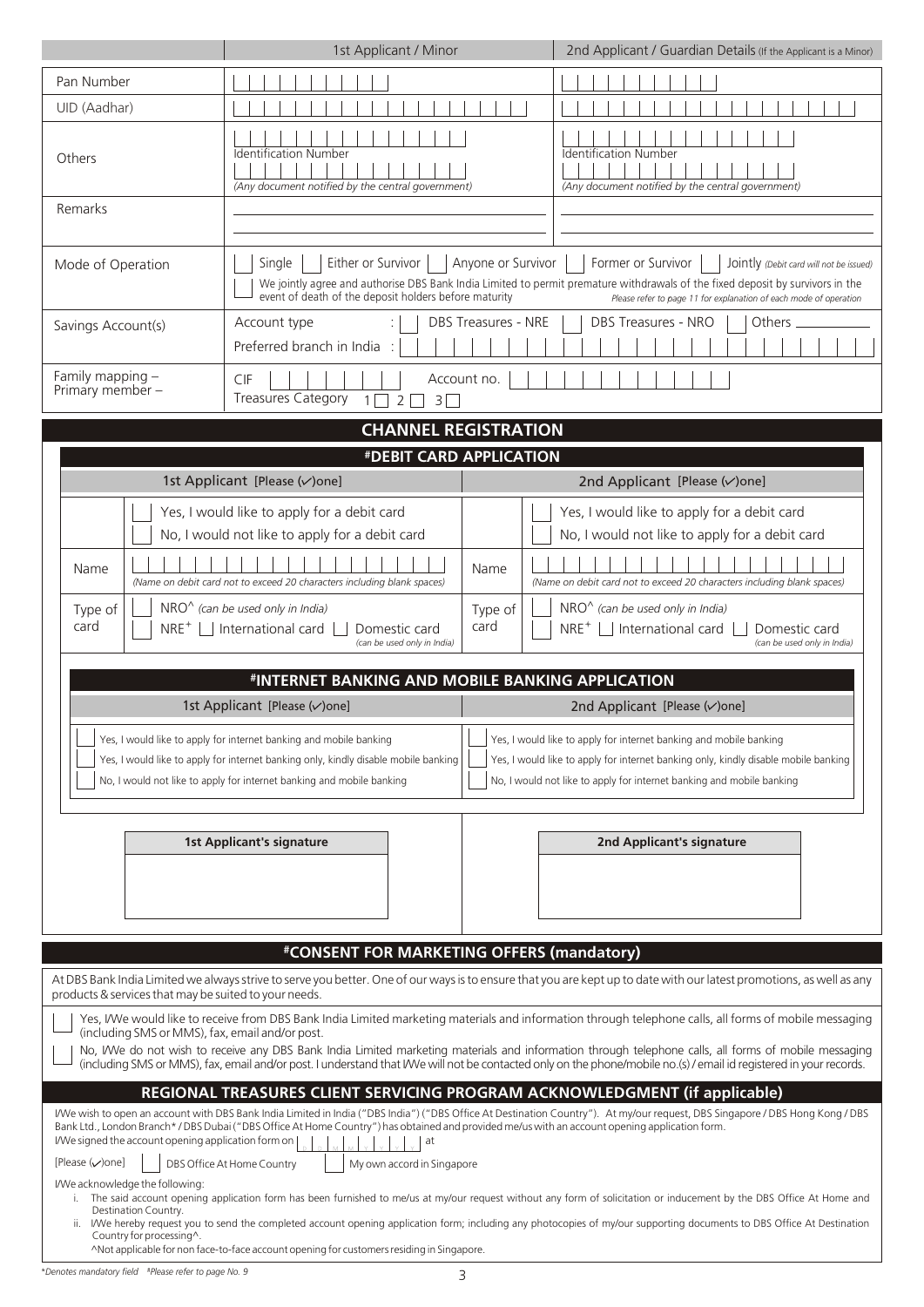| vi.                     | documents, you may request for another set of account opening forms to be completed by me/us.<br>The DBS Office At Destination Country will notify me/us of the outcome of the account application as the request is subject to review & approval. |                                                 |                     |                                                     |          |     | iv. IWe am/are not required to hand over any initial deposit in the form of cash, cheque with the account opening forms submitted for processing at the DBS Office of Home Country.<br>I/We hereby consent to the collection, use and disclosure of any particulars herein (and all applicable account opening documents and supporting documents) by the DBS Office<br>At Home Country to the DBS Office At Destination Country and vice versa, for the purposes of opening an account at the DBS Office At Destination Country. |     |                                             |
|-------------------------|----------------------------------------------------------------------------------------------------------------------------------------------------------------------------------------------------------------------------------------------------|-------------------------------------------------|---------------------|-----------------------------------------------------|----------|-----|-----------------------------------------------------------------------------------------------------------------------------------------------------------------------------------------------------------------------------------------------------------------------------------------------------------------------------------------------------------------------------------------------------------------------------------------------------------------------------------------------------------------------------------|-----|---------------------------------------------|
|                         |                                                                                                                                                                                                                                                    | 1st Applicant<br>Signature across<br>photograph |                     |                                                     |          |     | 2nd Applicant<br>Signature across<br>photograph                                                                                                                                                                                                                                                                                                                                                                                                                                                                                   |     |                                             |
|                         |                                                                                                                                                                                                                                                    | <b>1st Applicant's signature</b>                |                     | FOR BANK USE (applicable for customer walk-in only) |          |     | 2nd Applicant's signature                                                                                                                                                                                                                                                                                                                                                                                                                                                                                                         |     |                                             |
|                         | and hereby certify that the applicant had signed above in my presence. I understand the consequences of verification done by me.                                                                                                                   |                                                 |                     |                                                     |          |     |                                                                                                                                                                                                                                                                                                                                                                                                                                                                                                                                   |     |                                             |
|                         |                                                                                                                                                                                                                                                    |                                                 |                     |                                                     |          |     |                                                                                                                                                                                                                                                                                                                                                                                                                                                                                                                                   |     |                                             |
|                         |                                                                                                                                                                                                                                                    |                                                 |                     |                                                     |          |     |                                                                                                                                                                                                                                                                                                                                                                                                                                                                                                                                   |     |                                             |
|                         | I wish to assign a nomination (please fill Sections A & B below)<br>Nominee name to be printed on the fixed deposit advice / account statement                                                                                                     |                                                 |                     | <b>NOMINATION FORM DA1 (mandatory)</b>              | Yes      | No. | Nomination under Sec45ZA of the Banking Regulation Act, 1949, and Rule 2(1) of the Banking Companies (Nomination) Rules, 1985, in respect of bank deposit<br>^ I do not wish to assign a nomination (please fill Section B only)                                                                                                                                                                                                                                                                                                  |     |                                             |
| <b>Section A</b>        |                                                                                                                                                                                                                                                    |                                                 |                     |                                                     |          |     |                                                                                                                                                                                                                                                                                                                                                                                                                                                                                                                                   |     |                                             |
|                         |                                                                                                                                                                                                                                                    |                                                 |                     |                                                     |          |     | nominate the following person to whom in the event of my / our / minor's death the amount of deposit in the account, particulars whereof are given below,                                                                                                                                                                                                                                                                                                                                                                         |     |                                             |
|                         | <b>Deposit</b>                                                                                                                                                                                                                                     |                                                 |                     |                                                     |          |     | <b>Nominee</b>                                                                                                                                                                                                                                                                                                                                                                                                                                                                                                                    |     |                                             |
| Nature of               | Distinguishing<br>No.                                                                                                                                                                                                                              | Additional<br>Details, if any                   | Share<br>Percentage | Name                                                | Address  |     | Relationship with<br>Depositor, if any                                                                                                                                                                                                                                                                                                                                                                                                                                                                                            | Age | If Nominee is a minor,<br>his date of birth |
|                         |                                                                                                                                                                                                                                                    |                                                 |                     |                                                     |          |     |                                                                                                                                                                                                                                                                                                                                                                                                                                                                                                                                   |     |                                             |
|                         |                                                                                                                                                                                                                                                    |                                                 |                     |                                                     |          |     |                                                                                                                                                                                                                                                                                                                                                                                                                                                                                                                                   |     |                                             |
| (name, address and age) | As the nominee is a minor on this date, I/We appoint Shri/Smt./Kum.<br>our / minor's death during the minority of the nominee.                                                                                                                     |                                                 |                     |                                                     |          |     | to receive the amount of the deposit on behalf of the nominee in the event of my /                                                                                                                                                                                                                                                                                                                                                                                                                                                |     |                                             |
| <b>Section B</b>        |                                                                                                                                                                                                                                                    | <b>1st Applicant's signature</b>                |                     |                                                     |          |     | 2nd Applicant's signature                                                                                                                                                                                                                                                                                                                                                                                                                                                                                                         |     |                                             |
|                         |                                                                                                                                                                                                                                                    |                                                 |                     |                                                     |          |     |                                                                                                                                                                                                                                                                                                                                                                                                                                                                                                                                   |     |                                             |
|                         |                                                                                                                                                                                                                                                    | 1st Applicant name                              |                     |                                                     |          |     | 2nd Applicant name                                                                                                                                                                                                                                                                                                                                                                                                                                                                                                                |     |                                             |
|                         |                                                                                                                                                                                                                                                    | Witness 1                                       |                     |                                                     |          |     | Witness 2                                                                                                                                                                                                                                                                                                                                                                                                                                                                                                                         |     |                                             |
| Name _                  |                                                                                                                                                                                                                                                    |                                                 |                     |                                                     | Name ___ |     |                                                                                                                                                                                                                                                                                                                                                                                                                                                                                                                                   |     |                                             |
| Address —               |                                                                                                                                                                                                                                                    |                                                 |                     |                                                     |          |     |                                                                                                                                                                                                                                                                                                                                                                                                                                                                                                                                   |     |                                             |

*# where the deposit is made in the name of a minor the nomination must be signed by a person lawfully entitled to act on behalf of the minor. # strike out if not a minor.* \*\*\* Thumb impressions must be attested by two witnesses. No witnesses are required incase of signature. Only one person can be nominated per account.<br>^ While the nomination facility is optional we recommend you avail of th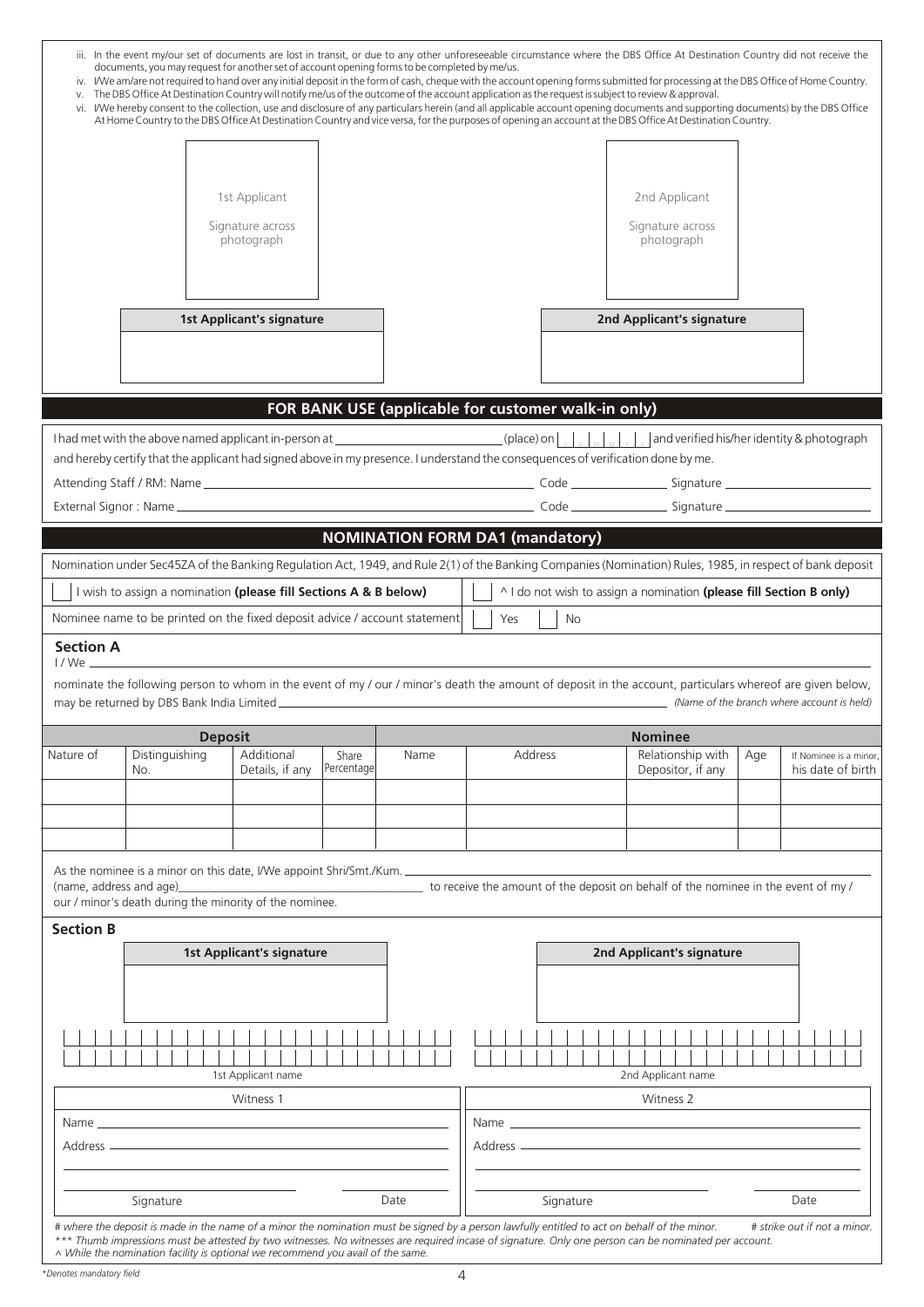| RELATED PARTY DETAILS AND PROOF OF IDENTITY [Pol]* (if applicable)                                                                                                         |                                                                                                                                                                            |  |  |  |
|----------------------------------------------------------------------------------------------------------------------------------------------------------------------------|----------------------------------------------------------------------------------------------------------------------------------------------------------------------------|--|--|--|
| Nominee: Name                                                                                                                                                              |                                                                                                                                                                            |  |  |  |
| Kindly submit POI (if available)<br>Guardian of Nominee : Name                                                                                                             | (Please leave one box after every part of the name or initial)                                                                                                             |  |  |  |
| (Kindly submit Pol)                                                                                                                                                        | (Please leave one box after every part of the name or initial)                                                                                                             |  |  |  |
| Assignee: Name<br>(Kindly submit Pol)                                                                                                                                      | (Please leave one box after every part of the name or initial)                                                                                                             |  |  |  |
| PROOF OF IDENTITY [Pol] OF RELATED PERSON*<br>A-Passport Number                                                                                                            | Passport Expiry Date                                                                                                                                                       |  |  |  |
| B- Voter ID Card                                                                                                                                                           |                                                                                                                                                                            |  |  |  |
| C- PAN Card                                                                                                                                                                |                                                                                                                                                                            |  |  |  |
| D- Driving Licence<br>E- UID (Aadhaar)                                                                                                                                     | Driving Licence Expiry Date                                                                                                                                                |  |  |  |
| F-NREGA Job Card                                                                                                                                                           |                                                                                                                                                                            |  |  |  |
| Z- Other (any document notified by the central government)                                                                                                                 | Identification Number                                                                                                                                                      |  |  |  |
| <b>NAME MISMATCH DECLARATION</b>                                                                                                                                           |                                                                                                                                                                            |  |  |  |
| <b>1ST APPLICANT DECLARATION</b>                                                                                                                                           | 2ND APPLICANT DECLARATION                                                                                                                                                  |  |  |  |
| This is to confirm that my name on application form differs from that of the name                                                                                          | This is to confirm that my name on application form differs from that of the name                                                                                          |  |  |  |
| my passport /     PAN card /     other<br>appearing on $\parallel$                                                                                                         | appearing on     my passport /     PAN card /     other _                                                                                                                  |  |  |  |
| (please select accordingly) supporting document available with me. In view of<br>the above, you are requested to open the account in the name of                           | (please select accordingly) supporting document available with me. In view of<br>the above, you are requested to open the account in the name of                           |  |  |  |
| as being my valid name and accept the same for all                                                                                                                         | as being my valid name and accept the same for all                                                                                                                         |  |  |  |
| future correspondence and banking transactions. I undertake to indemnify the                                                                                               | future correspondence and banking transactions. I undertake to indemnify the                                                                                               |  |  |  |
| Bank for any loss or damages that it may incur on account of permitting me in<br>having different signatures /name for having transactions at my bank account              | Bank for any loss or damages that it may incur on account of permitting me in<br>having different signatures /name for having transactions at my bank account              |  |  |  |
| maintained with your Bank.                                                                                                                                                 | maintained with your Bank.                                                                                                                                                 |  |  |  |
| <b>1st Applicant's signature</b>                                                                                                                                           | 2nd Applicant's signature                                                                                                                                                  |  |  |  |
|                                                                                                                                                                            |                                                                                                                                                                            |  |  |  |
|                                                                                                                                                                            |                                                                                                                                                                            |  |  |  |
|                                                                                                                                                                            |                                                                                                                                                                            |  |  |  |
|                                                                                                                                                                            |                                                                                                                                                                            |  |  |  |
| 1st Applicant name                                                                                                                                                         | 2nd Applicant name                                                                                                                                                         |  |  |  |
| For Bank use                                                                                                                                                               | <b>For Bank use</b>                                                                                                                                                        |  |  |  |
|                                                                                                                                                                            |                                                                                                                                                                            |  |  |  |
|                                                                                                                                                                            |                                                                                                                                                                            |  |  |  |
|                                                                                                                                                                            |                                                                                                                                                                            |  |  |  |
| Authoriser's name                                                                                                                                                          | Authoriser's name                                                                                                                                                          |  |  |  |
| <b>ADDRESS DECLARATION (if applicable)</b>                                                                                                                                 |                                                                                                                                                                            |  |  |  |
| 1st Applicant                                                                                                                                                              | 2nd Applicant                                                                                                                                                              |  |  |  |
| Date:                                                                                                                                                                      | Date:                                                                                                                                                                      |  |  |  |
| To,<br>The Manager                                                                                                                                                         | To,<br>The Manager                                                                                                                                                         |  |  |  |
| DBS Bank India Limited                                                                                                                                                     | DBS Bank India Limited                                                                                                                                                     |  |  |  |
| This is to declare that my residence and/or communication address<br>mentioned in this form is different from the address mentioned in the<br>address proof given to bank. | This is to declare that my residence and/or communication address<br>mentioned in this form is different from the address mentioned in the<br>address proof given to bank. |  |  |  |
| Residential address<br>Office address<br>Permanent<br>(Country of residence)<br>(Country of residence)                                                                     | Residential address<br>Office address<br>Permanent<br>(Country of residence)<br>(Country of residence)                                                                     |  |  |  |
| Kindly register my residence and/or communication address for all<br>future correspondence.                                                                                | Kindly register my residence and/or communication address for all<br>future correspondence.                                                                                |  |  |  |
| <b>1st Applicant's signature</b>                                                                                                                                           | 2nd Applicant's signature                                                                                                                                                  |  |  |  |
|                                                                                                                                                                            |                                                                                                                                                                            |  |  |  |
|                                                                                                                                                                            |                                                                                                                                                                            |  |  |  |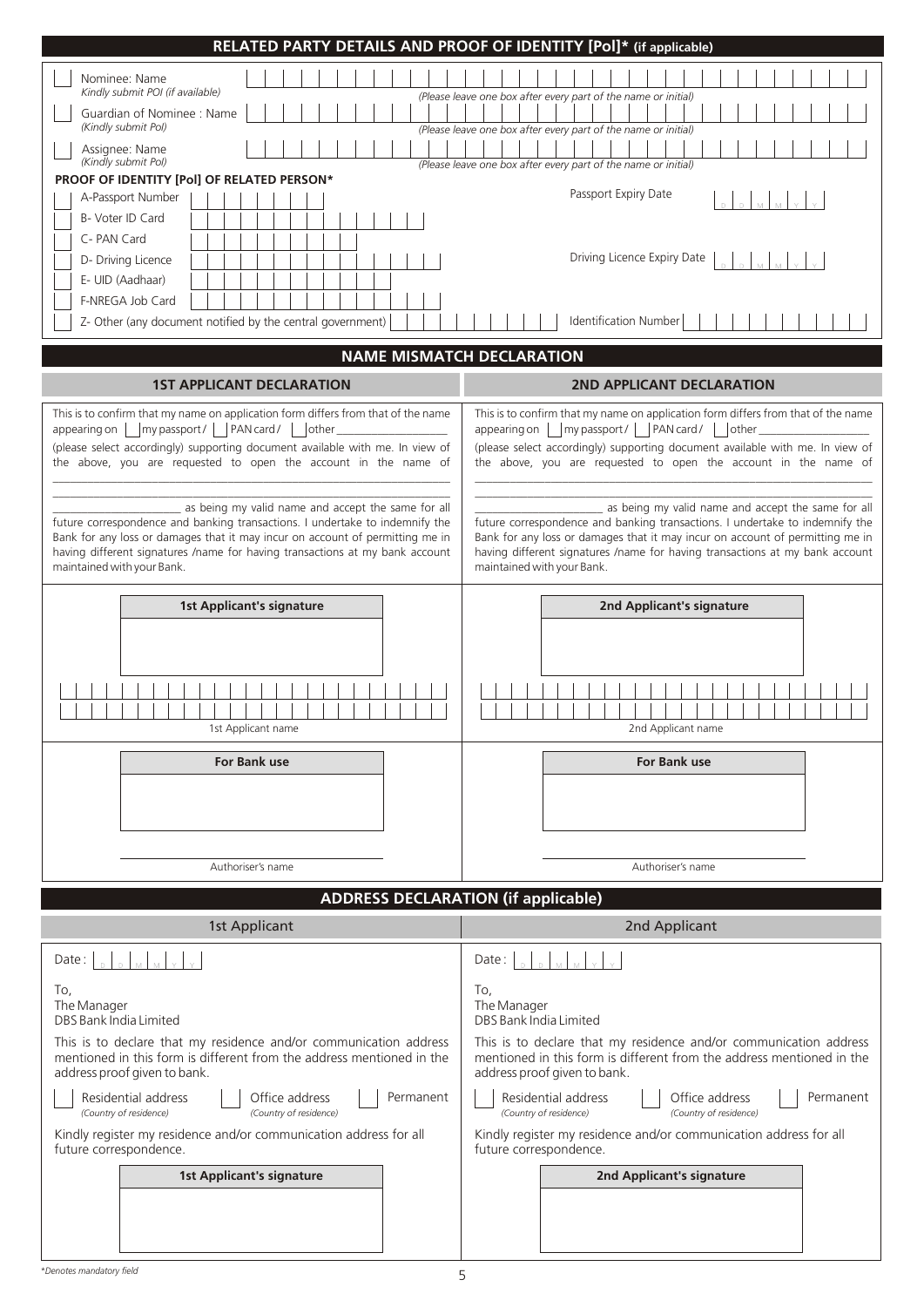|                                                                                                                                                                                                                                                                                                                                  | SELF CERTIFICATION ON USA CITIZENSHIP/ TAX RESIDENCY STATUS AND COMMON REPORTING STANDARD*<br><b>INDIVIDUALS ONLY</b>                                                                                                                                                                                                                                                                                                                                                                                                                                                                                                                                                                                                                                                                                                                                                                                                                                                                                                                                                                                                                                                                                                                                                                                                                                                                                  |                                                                                  |  |  |  |
|----------------------------------------------------------------------------------------------------------------------------------------------------------------------------------------------------------------------------------------------------------------------------------------------------------------------------------|--------------------------------------------------------------------------------------------------------------------------------------------------------------------------------------------------------------------------------------------------------------------------------------------------------------------------------------------------------------------------------------------------------------------------------------------------------------------------------------------------------------------------------------------------------------------------------------------------------------------------------------------------------------------------------------------------------------------------------------------------------------------------------------------------------------------------------------------------------------------------------------------------------------------------------------------------------------------------------------------------------------------------------------------------------------------------------------------------------------------------------------------------------------------------------------------------------------------------------------------------------------------------------------------------------------------------------------------------------------------------------------------------------|----------------------------------------------------------------------------------|--|--|--|
| <b>1st Applicant</b>                                                                                                                                                                                                                                                                                                             | <b>2nd Applicant</b>                                                                                                                                                                                                                                                                                                                                                                                                                                                                                                                                                                                                                                                                                                                                                                                                                                                                                                                                                                                                                                                                                                                                                                                                                                                                                                                                                                                   |                                                                                  |  |  |  |
| Tax Residency Status - USA (Please tick [√] one of the boxes only)<br>For US federal income tax purposes, I represent and warrant that:                                                                                                                                                                                          | Tax Residency Status - USA (Please tick [√] one of the boxes only)<br>For US federal income tax purposes, I represent and warrant that:                                                                                                                                                                                                                                                                                                                                                                                                                                                                                                                                                                                                                                                                                                                                                                                                                                                                                                                                                                                                                                                                                                                                                                                                                                                                |                                                                                  |  |  |  |
| I am not a US person <sup>1</sup> / Tax Resident <sup>2</sup> / Green Card Holder.<br>Please provide one of the following documents:<br>• copy of non-US passport; or $\bullet$ non-US government issued identification.                                                                                                         | I am not a US person <sup>1</sup> / Tax Resident <sup>2</sup> / Green Card Holder.<br>Please provide one of the following documents:                                                                                                                                                                                                                                                                                                                                                                                                                                                                                                                                                                                                                                                                                                                                                                                                                                                                                                                                                                                                                                                                                                                                                                                                                                                                   | • copy of non-US passport; or $\bullet$ non-US government issued identification. |  |  |  |
| Additionally, if you were born in the US, please provide:<br>• copy of certificate of loss of nationality of the US; or<br>• reasonable explanation that you do not have such a certificate:                                                                                                                                     | Additionally, if you were born in the US, please provide:<br>• copy of certificate of loss of nationality of the US; or<br>• reasonable explanation that you do not have such a certificate:                                                                                                                                                                                                                                                                                                                                                                                                                                                                                                                                                                                                                                                                                                                                                                                                                                                                                                                                                                                                                                                                                                                                                                                                           |                                                                                  |  |  |  |
| I am a US person <sup>1</sup> / Tax Resident <sup>2</sup> / Green Card Holder.<br>Please provide your US Taxpayer Identification Number (TIN) <sup>3</sup> or Social<br>Security Number (SSN).<br>$\overline{\phantom{a}}$                                                                                                       | I am a US person <sup>1</sup> / Tax Resident <sup>2</sup> / Green Card Holder.<br>Please provide your US Taxpayer Identification Number (TIN) <sup>3</sup> or Social<br>Security Number (SSN).                                                                                                                                                                                                                                                                                                                                                                                                                                                                                                                                                                                                                                                                                                                                                                                                                                                                                                                                                                                                                                                                                                                                                                                                         |                                                                                  |  |  |  |
| I confirm that I am no longer a US person <sup>1</sup><br>Please provide one of the following documents:<br>• copy of non-US passport; or<br>• one of the following:<br>a) copy of certificate of loss of nationality of the US; or<br>b) $1-407$ Form; or<br>c) reasonable explanation that you do not have such a certificate: | I confirm that I am no longer a US person <sup>1</sup><br>Please provide one of the following documents:<br>• copy of non-US passport; or<br>• one of the following:<br>a) copy of certificate of loss of nationality of the US; or<br>b) $1-407$ Form; or<br>c) reasonable explanation that you do not have such a certificate:                                                                                                                                                                                                                                                                                                                                                                                                                                                                                                                                                                                                                                                                                                                                                                                                                                                                                                                                                                                                                                                                       |                                                                                  |  |  |  |
|                                                                                                                                                                                                                                                                                                                                  | TAX RESIDENCY STATUS - INDIA AND COUNTRIES OTHER THAN USA                                                                                                                                                                                                                                                                                                                                                                                                                                                                                                                                                                                                                                                                                                                                                                                                                                                                                                                                                                                                                                                                                                                                                                                                                                                                                                                                              |                                                                                  |  |  |  |
| I am a Tax Resident <sup>2</sup> of a country other than India and USA.<br>I am a Tax Resident <sup>2</sup> of India.<br>I am a Tax Resident <sup>2</sup> of India and<br>(please specify)<br>Please provide one of the following documents:<br>passport copy; or                                                                | I am a Tax Resident <sup>2</sup> of India.<br>$\parallel$   1 am a Tax Resident <sup>2</sup> of a country other than India and USA.<br>I am a Tax Resident <sup>2</sup> of India and<br>(please specify)<br>Please provide one of the following documents:<br>passport copy; or<br>Government issued identification<br>Government issued identification                                                                                                                                                                                                                                                                                                                                                                                                                                                                                                                                                                                                                                                                                                                                                                                                                                                                                                                                                                                                                                                |                                                                                  |  |  |  |
| Tax Identification Number (TIN) <sup>3</sup> or equivalent<br>Country of Tax Residency <sup>2</sup><br>If no TIN Available, enter Reason* &<br>explanation B                                                                                                                                                                     | Tax Identification Number (TIN) <sup>3</sup> or equivalent<br>Country of Tax Residency <sup>2</sup><br>If no TIN Available, enter Reason* &<br>explanation B                                                                                                                                                                                                                                                                                                                                                                                                                                                                                                                                                                                                                                                                                                                                                                                                                                                                                                                                                                                                                                                                                                                                                                                                                                           |                                                                                  |  |  |  |
| ΙB I<br>C<br>$\mathsf{A}$                                                                                                                                                                                                                                                                                                        | B <br>$\mathsf{A}$                                                                                                                                                                                                                                                                                                                                                                                                                                                                                                                                                                                                                                                                                                                                                                                                                                                                                                                                                                                                                                                                                                                                                                                                                                                                                                                                                                                     |                                                                                  |  |  |  |
| $\mathsf{A}$<br>B<br>C                                                                                                                                                                                                                                                                                                           | B                                                                                                                                                                                                                                                                                                                                                                                                                                                                                                                                                                                                                                                                                                                                                                                                                                                                                                                                                                                                                                                                                                                                                                                                                                                                                                                                                                                                      |                                                                                  |  |  |  |
| $\mathsf{A}$<br>l B I<br>C                                                                                                                                                                                                                                                                                                       | $\overline{A}$<br> B <br>C                                                                                                                                                                                                                                                                                                                                                                                                                                                                                                                                                                                                                                                                                                                                                                                                                                                                                                                                                                                                                                                                                                                                                                                                                                                                                                                                                                             |                                                                                  |  |  |  |
| *Reasons: A - I am resident of a country/jurisdiction which does not issue TIN to its residents.<br>may not be able to open additional accounts or purchase investments with us.                                                                                                                                                 | B - I am otherwise unable to obtain a TIN or equivalent number (Please explain why you are unable to obtain a TIN in the above table if you have selected this reason).<br>C - TIN is not required. (Note: To be selected only if the domestic law of the relevant jurisdiction does not require the collection of the TIN issued by such jurisdiction).<br>If your country/jurisdiction of tax residence did not include the country of your residential address, please tick the following box as confirmation:<br>I am not a tax resident of the country(ies) where I am residing. By checking this box, I also confirm that I am not a tax resident of any countries other than those I have declared above.<br>In the absence of the above confirmation, DBS Bank India Limited may have to disclose your account information to tax authority based on your information held in our records. In addition, you                                                                                                                                                                                                                                                                                                                                                                                                                                                                                    |                                                                                  |  |  |  |
|                                                                                                                                                                                                                                                                                                                                  | <b>NOTES</b>                                                                                                                                                                                                                                                                                                                                                                                                                                                                                                                                                                                                                                                                                                                                                                                                                                                                                                                                                                                                                                                                                                                                                                                                                                                                                                                                                                                           |                                                                                  |  |  |  |
|                                                                                                                                                                                                                                                                                                                                  | a) 'Definition of "US person": A citizen or permanent resident of the United States (e.g. US Green Card holder or someone who meets the requirements to be considered a resident under the<br>substantial presence test"); US corporations, partnerships, estates and trusts; Any other person that is not a foreign (i.e. non-US) person (as defined under US federal tax law).<br>b) <sup>2</sup> Definition of "Tax Resident" Each jurisdiction has its own rules for defining tax residence, and jurisdictions have provided information on how to determine if you are resident in the jurisdiction<br>on the following website: http://www.oecd.org/tax/automatic-exchange/crs-implementation-and-assistance/tax-residency/#d.en.347760\ In general, you will find that tax residence is the<br>country/jurisdiction in which you live. Special circumstances may cause you to be resident elsewhere or resident in more than one country/jurisdiction at the same time (dual residency). For<br>example, the contraction on tax residence, please consult your tax adviser or the information at the OECD automatic exchange of information portal mentioned above.<br>c) <sup>3</sup> A TIN is a unique combination of letters or numbers assigned by a jurisdiction to an individual & and is used to identify the individual for the purpose of administering tax laws of such jurisdiction. |                                                                                  |  |  |  |
| 1.<br>2.<br>provide supporting documents if required.<br>provided for the purpose of complying with applicable laws and regulations.<br>4.<br>the purposes of this certification.                                                                                                                                                | I agree that DBS Bank India Limited ("DBS") may disclose and transfer to its branches, subsidiaries, affiliates or representative offices located in any jurisdiction the information contained in<br>this form, and any information relating to my accounts and products with DBS Bank India Limited, in connection with or to facilitate their compliance with applicable laws and regulations.<br>I certify that the information above is true, accurate and complete. If any information changes, I shall immediately inform DBS Bank India Limited within 30 calendar days of the change, and<br>3. I consent to DBS Bank India Limited collecting, using and disclosing information (including disclosing information to any Singapore or other government authority or agency) that I have<br>For parent/guardian/trustee/authorised representative signing on behalf of the Account Holder named above: I warrant that I have the legal right to sign this certification and either have<br>obtained the Account Holder's consent or have the right to consent on his/her behalf to such collection, use, disclosure and processing of his/her personal data by DBS Bank India Limited for                                                                                                                                                                                                     |                                                                                  |  |  |  |
| <b>1st Applicant Signature</b>                                                                                                                                                                                                                                                                                                   | <b>2nd Applicant Signature</b>                                                                                                                                                                                                                                                                                                                                                                                                                                                                                                                                                                                                                                                                                                                                                                                                                                                                                                                                                                                                                                                                                                                                                                                                                                                                                                                                                                         |                                                                                  |  |  |  |
|                                                                                                                                                                                                                                                                                                                                  |                                                                                                                                                                                                                                                                                                                                                                                                                                                                                                                                                                                                                                                                                                                                                                                                                                                                                                                                                                                                                                                                                                                                                                                                                                                                                                                                                                                                        |                                                                                  |  |  |  |
| 1) Please sign as per Bank's records.<br>2) Thumbprints must be affixed in the presence of a bank staff.<br>3) If you are signing this form on behalf of a person per clause 4 above, please provide your name and NRIC/Passport number next to your signature/thumbprint.<br>Refer to page 10 for bank verification details     | Date:                                                                                                                                                                                                                                                                                                                                                                                                                                                                                                                                                                                                                                                                                                                                                                                                                                                                                                                                                                                                                                                                                                                                                                                                                                                                                                                                                                                                  |                                                                                  |  |  |  |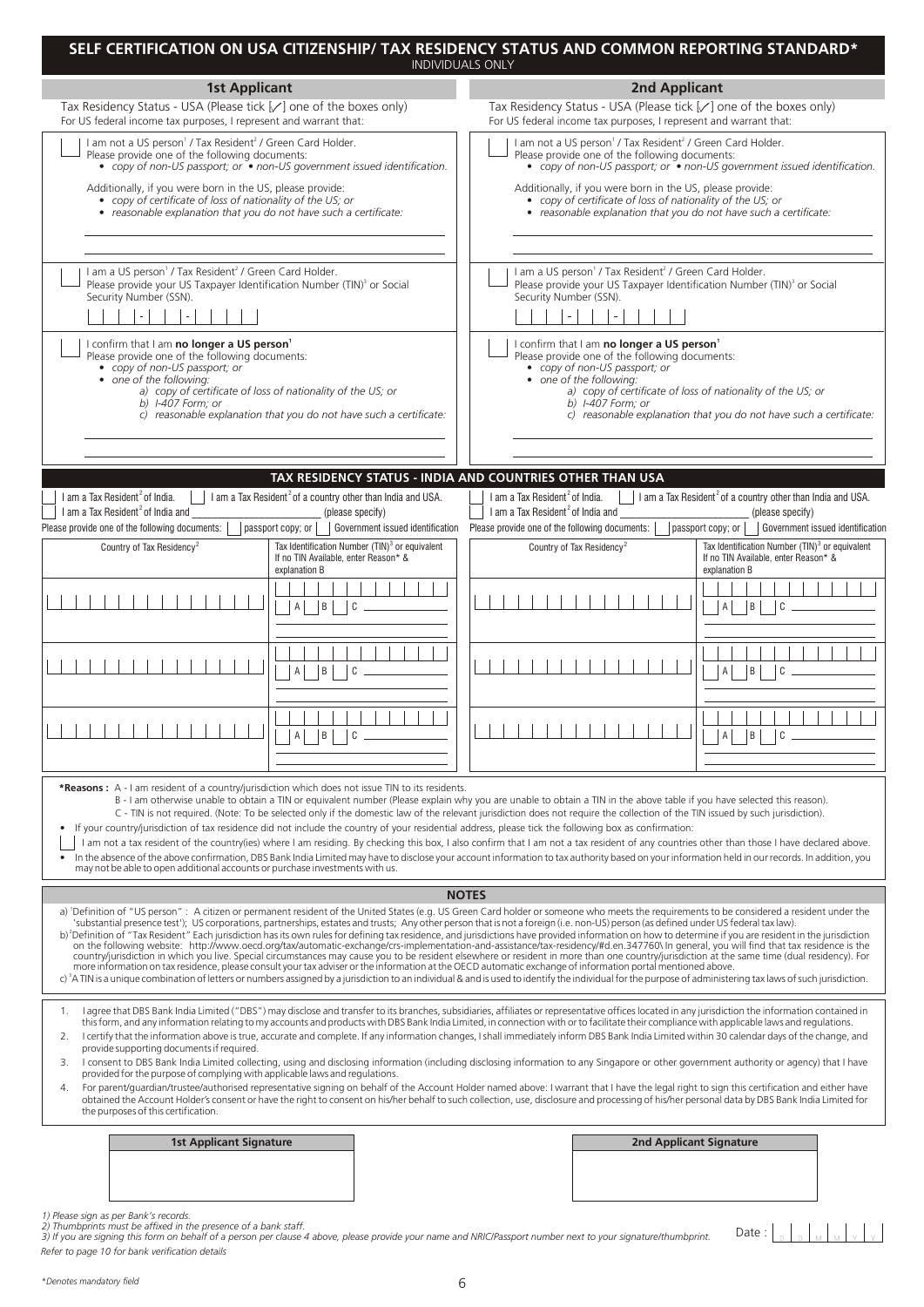| PERSON OF INDIAN ORIGIN (PIO) DECLARATION (if applicable)                                                                                                                                                                                                                                                                                                                                                                                                                                                                                                                  |                                                                                                                                                                                                                              |  |  |  |
|----------------------------------------------------------------------------------------------------------------------------------------------------------------------------------------------------------------------------------------------------------------------------------------------------------------------------------------------------------------------------------------------------------------------------------------------------------------------------------------------------------------------------------------------------------------------------|------------------------------------------------------------------------------------------------------------------------------------------------------------------------------------------------------------------------------|--|--|--|
| <b>1ST APPLICANT DECLARATION</b>                                                                                                                                                                                                                                                                                                                                                                                                                                                                                                                                           | 2ND APPLICANT DECLARATION                                                                                                                                                                                                    |  |  |  |
| I hereby declare that I am a Person of Indian origin and I satisfy one of the<br>following conditions: (Please pick the choice applicable to you)                                                                                                                                                                                                                                                                                                                                                                                                                          | I hereby declare that I am a Person of Indian origin and I satisfy one of the<br>following conditions: (Please pick the choice applicable to you)                                                                            |  |  |  |
| I have held an Indian passport in the past                                                                                                                                                                                                                                                                                                                                                                                                                                                                                                                                 | I have held an Indian passport in the past                                                                                                                                                                                   |  |  |  |
| I am the spouse of an Indian citizen (not being a citizen of Bangladesh or Pakistan)                                                                                                                                                                                                                                                                                                                                                                                                                                                                                       | I am the spouse of an Indian citizen (not being a citizen of Bangladesh or Pakistan)                                                                                                                                         |  |  |  |
| <b>1st Applicant's signature</b>                                                                                                                                                                                                                                                                                                                                                                                                                                                                                                                                           | 2nd Applicant's signature                                                                                                                                                                                                    |  |  |  |
| 1st Applicant name<br>My father / mother / grandfather / grandmother                                                                                                                                                                                                                                                                                                                                                                                                                                                                                                       | 2nd Applicant name<br>My father / mother / grandfather / grandmother                                                                                                                                                         |  |  |  |
| (name) is / was a citizen of<br>India by virtue of the Constitution of India or the Citizenship<br>Act, 1955 (not being a citizen of Bangladesh or Pakistan)                                                                                                                                                                                                                                                                                                                                                                                                               | (name) is / was a citizen of<br>India by virtue of the Constitution of India or the Citizenship<br>Act, 1955 (not being a citizen of Bangladesh or Pakistan)                                                                 |  |  |  |
| The father / mother / grandfather / grandmother<br>(name) of my spouse<br>is / was a citizen of India by virtue of the Constitution of India or the<br>Citizenship Act, 1955 (not being a citizen of Bangladesh or Pakistan)                                                                                                                                                                                                                                                                                                                                               | The father / mother / grandfather / grandmother<br>(name) of my spouse<br>is / was a citizen of India by virtue of the Constitution of India or the<br>Citizenship Act, 1955 (not being a citizen of Bangladesh or Pakistan) |  |  |  |
| Witnessed by: Bank official / Solicitor / Notary Public<br>(Please delete accordingly)                                                                                                                                                                                                                                                                                                                                                                                                                                                                                     | Witnessed by: Bank official / Solicitor / Notary Public<br>(Please delete accordingly)<br>Name                                                                                                                               |  |  |  |
| Name                                                                                                                                                                                                                                                                                                                                                                                                                                                                                                                                                                       |                                                                                                                                                                                                                              |  |  |  |
| #AUTHORITY TO SEND STATEMENTS AND ADVICES THROUGH EMAIL                                                                                                                                                                                                                                                                                                                                                                                                                                                                                                                    |                                                                                                                                                                                                                              |  |  |  |
| 1st Applicant                                                                                                                                                                                                                                                                                                                                                                                                                                                                                                                                                              | 2nd Applicant                                                                                                                                                                                                                |  |  |  |
| I wish to receive the following statements of accounts / advices<br>relating to my/our account through my registered email ID                                                                                                                                                                                                                                                                                                                                                                                                                                              | I wish to receive the following statements of accounts / advices<br>relating to my/our account through my registered email ID                                                                                                |  |  |  |
| Post acceptance of the authority, we shall advice the Bank whenever I/we<br>require the any of the following:                                                                                                                                                                                                                                                                                                                                                                                                                                                              | Post acceptance of the authority, we shall advice the Bank whenever I/we<br>require the any of the following:                                                                                                                |  |  |  |
| Statement<br>General advice<br>FD advice<br>Trade advice<br>Inward remittance advice<br>Outward remittance advice<br>Wealth management statement<br>Insurance done through the Bank<br>Misc (please specify) _______________                                                                                                                                                                                                                                                                                                                                               | Statement<br>General advice<br>FD advice<br>Trade advice<br>Inward remittance advice<br>Outward remittance advice<br>Wealth management statement<br>Insurance done through the Bank<br>Misc (please specify) _______________ |  |  |  |
| SEAFARERS ACCOUNT OPENING DECLARATION (if applicable)                                                                                                                                                                                                                                                                                                                                                                                                                                                                                                                      |                                                                                                                                                                                                                              |  |  |  |
| I hereby declare and confirm that I am a Non-Resident Indian and I am presently / was on contract with<br>in my name on the basis of the submitted documents.<br>I also confirm that I will inform the Bank, in case I do not renew my contract or choose to go on a new contract or I am unable to proceed on a new contract or in<br>any case in the event that my status of Non-Resident Indian is altered. Accordingly, I will have the Non-Resident accounts opened in my name redesignated to<br>Resident / Resident Foreign Currency (RFC) accounts (as applicable) | (company) registered in<br>(address of the principal). I request you to open a NRE/NRO account<br>Date:                                                                                                                      |  |  |  |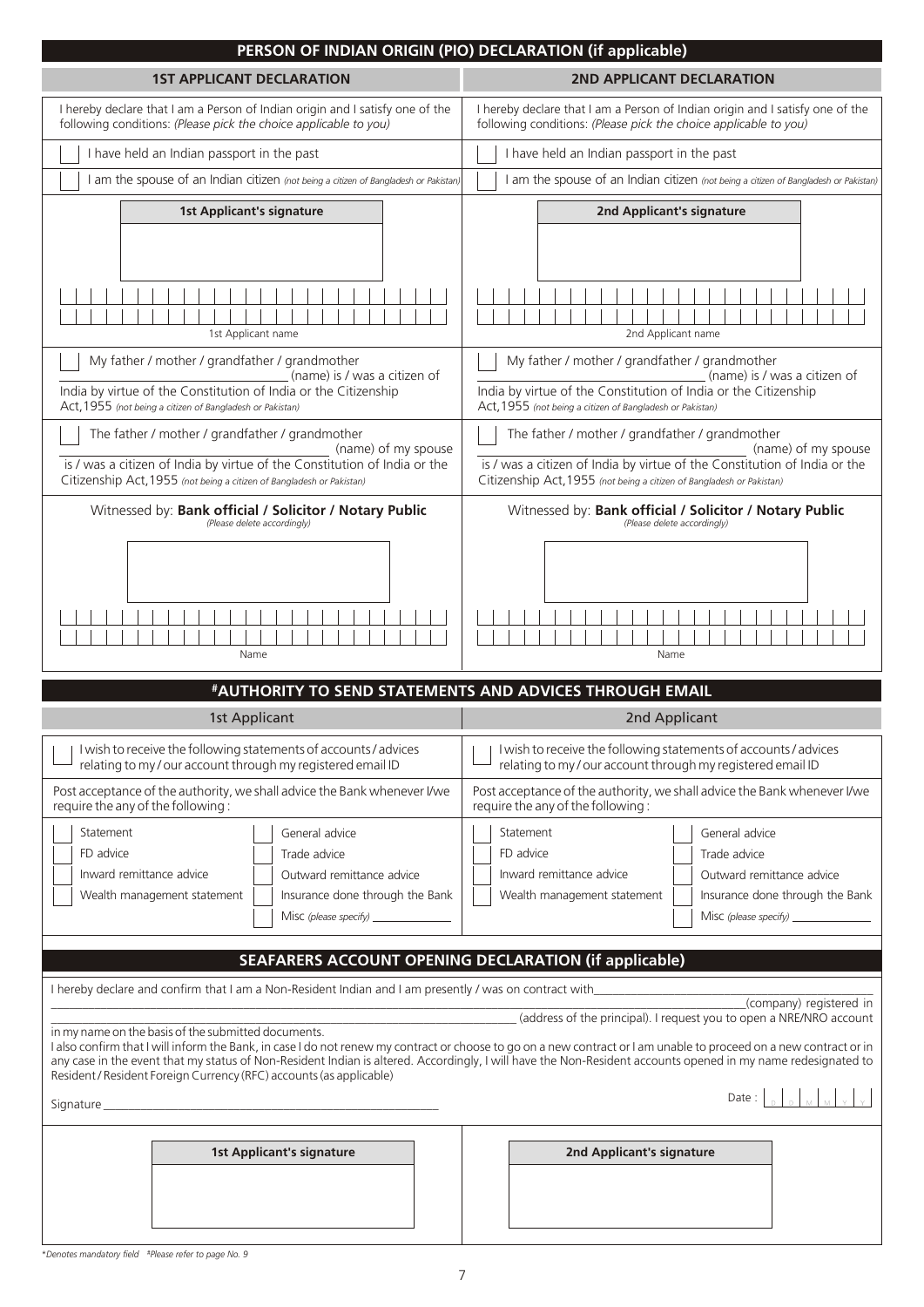### **CUSTOMER DECLARATION**

I/We wish to open the above stated account and confirm having read and understood the terms and conditions governing accounts/deposits linked to my/our Account and hereby agree to be bound by the terms and conditions and amendments governing the accounts or changes thereof and further amendments made by the Bank from time to time. The copy of terms and conditions is available on the DBS Bank India Limited ("Bank") website www.dbsbank.com/in and is also available at the Bank's branch in India.

I/We declare and confirm that I/We have read and understood the terms and conditions, Tariff schedules available on the website of DBS Bank India Limited related to the Bank's all products and services, but not limited to the Bank's tariff regarding the operation/conduct of the accounts/deposits and pertaining to general banking, phone banking, ATM/Debit Cards, Doorstep Banking, Mobile banking, Internet Banking and Electronic Banking facilities (collectively referred to as "the said banking facilities") and agree to be bound and abide by them/any other rules that may be in force from time to time. I/We are aware of Charges/fees applicable for the said banking facilities. I/We hereby agree to be bound by the revised charges/tariff applicable from time to time available on the Bank's website for the said all banking facilities. The terms and conditions for the said banking facilities will be in addition and not in derogation of the terms and conditions relating to the conduct of the my/our Account(s).

I/We undertake to strictly operate and use the Account(s) and said banking facilities in accordance with exchange control regulations as laid down by Reserve Bank of India (RBI) or any other authority from time to time. In the event of any failure on our part to comply with all or any of the guidelines/rule/law laid down by RBI, the Bank, Government of India, or anyother duly constituted body or authority, we agree to forfeit all rights to the account and the said banking facilities and further agree to be debarred from holding/operating and using the Account(s) and/or the said banking facilities. In the event of any default or breach committed by me/us of any of the aforesaid provision, guidelines, rules, indemnity, terms and conditions, or any law or statute, I/We shall indemnify the Bank for any loss or damage that may be caused to it. The Bank may adopt such action as it deems fit on the happening of such event.

I/We hereby expressly authorise the Bank to disclose at any time and for any purpose any information whatsoever relating to my/our particulars, account, deposit, transactions or dealings with the Bank to any court of competent jurisdiction, quasi judiciary authority, Law Enforcement Agency, Relevant Wing Of State Government, RBI, Income Tax Authorities, Statutory Authorities, Financial Institutions, Credit Bureaus / Agents / Vendors or any Company which is an affiliate or associate or subsidiary or group company of the Bank.

I/We hereby indemnify and shall keep the bank indemnified from time to time and at all times against all and any act/actions, claims, proceedings, cost, charges, losses (direct or consequential) and expenses which the bank may suffer or incur or be put to for any reason whatsoever by reason of the Bank having acted on the fax, message sent by me/us.

I/We agree that at our request Bank shall send me/us the monthly/quarterly statement(s) of accounts via e-mail, to the e-mail address specified by me/us. I/We understand that Internet transmission lines are not encrypted and that e-mail is not a secure means of transmission. I/We acknowledge the risk of possible unauthorised alteration of data and/or unauthorised usage thereof to whatsoever purposes. I/We agree to exempt Bank from any and all responsibility/liability arising from such misuse and agree not to hold the Bank responsible for any such misuse and further agree to hold Bank free and harmless from all losses, costs, damages, expenses that may be suffered by me/us due to any errors, delays or problems in transmission or unauthorised/illegal interception, alteration, manipulation of electronic data or otherwise caused by using e-mail as a means of transmission.

I/We undertake to inform Bank of any change in my/our domicile status. I/We hereby declare that I am/we are Non Resident Indian(s) of Indian origin. I/We further confirm that myself/ourselves/parents/grandparents was/were citizens of India by virtue of constitution of India or Citizenship Act 1955 (57 of 1955). I/We hereby declare that I am /We are Non Resident Indian(s) ("NRI") as defined under the Foreign Exchange Management Act, 1999, and the Rules and Regulations made there under (hereinafter referred to as "FEMA").

I/We understand that the above account will be opened on the basis of the statements/declarations made by me/us and I/we also agree that if any of the statements/declarations made herein is found to be not correct or false in material particulars, the Bank is not bound to pay any interest on any deposit made by me/us and the Bank may close the account immediately without reference to me/us.

I/We confirm that the Non-Resident accounts (NRE/NRO and FCNR) opened with the Bank shall be operated and maintained for the purpose of conducting bona fide transactions in Rupees and permissible currencies (as may be designated by Reserve Bank from time to time) in accordance with the provisions of the Foreign Exchange Management Act, 1999 ('Act') and the rules and regulations made there under and that such opening, operation and maintenance shall not in any manner contravene or violate the provisions of the Act and the rules and regulations made there under. I/We understand, it is my/our responsibility to comply with tax laws and accordingly I/We would comply with the worldwide tax reporting and filing obligation as applicable.

I/We understand that NRE Accounts/NRE Fixed Deposits/ FCNR (B) accounts/deposits held jointly with resident close relative (relative as defined in Section 6 of the Companies Act, 1956) can be operated only on 'Former or Survivor' basis. For the purpose of and in the course of providing services/ certain services, the Bank is/may be required to engage the services of specialised another service providers / agents. I/We confirm and agree that the Bank may furnish any information regarding my/our account/deposits to these service providers /agents.

I/We hereby provide my/our consent for sharing my details mentioned above with Central KYC Registry. I hereby consent to receiving information from Central KYC Registry through SMS/Email.

I/We understand that the sole/ first deposit holder will be regarded as the beneficial owner of the fixed deposit and considered as payee for the payment of interest on the fixed deposit and repayment of principal either on maturity or prematurely. The sole/first deposit holder will be regarded as the beneficial owner for the purpose of deduction of tax at source as required under the Income Tax Act, 1961 from the interest of such fixed deposit. In the absence of any maturity disposal instructions, the fixed deposit will be rolled over for the above mentioned tenure at prevailing rates. The currency of the deposit will be any of the below: (1) The original currency if no forwards are booked (2) If a forward is booked final currency after settlement of the forward.

I/We shall ensure that only permissible credits and debits (as defined by Reserve Bank of India) from time to time are made into my/our NRO/NRE/FCNR (B) Accounts maintained with the Bank[y1] .

#### **FOR NRO ACCOUNT:**

I/We undertake that in case of debits to the NRO account for the purpose of investment in India, and credits representing sale proceeds of investments, I/we will ensure that such investments/disinvestments will be in accordance with the regulations made by the Reserve Bank of India in this regard.

I/We would confirm that all debits to my/our accounts for the purpose of investment in India and credits representing sale proceeds of investments in India are covered either by general or special permission of RBI.

I/We confirm that upon opening and operating my/our NRO account, I/we shall not make available to any person resident in India, foreign currency against reimbursement in Rupees or in any other manner in India.

I/We understand that NRO accounts may be held jointly with residents and non – residents Indians.

I/We hereby declare that all foreign exchange transactions as may be entrusted by us to the Bank or entered into from time to time do not involve and are not designed for the purpose of any contravention or evasion of the provisions of the aforesaid act or of any rule, regulation, notification, direction, or order made . I/We also hereby agree to undertake to give such information/document that will reasonably satisfy you about the transaction in terms of the above declaration. I/We also understand that if I/We refuse to comply with any such requirement or (make only unsatisfactory compliant therewith) the Bank shall refuse in writing to undertake the transaction and shall if it has reason to believe that any contravention/evasion is contemplated by me/us, report the matter to RBI.

I/We are aware that any person resident outside India (other than a person resident in Nepal and Bhutan) may open NRO account with an authorised dealer for the purpose of putting through bona fide transactions in rupees not involving any violation of the provisions of any act, rules and regulations made there under.

I/We are aware that the principal of deposits in NRO accounts is non-repatriable, however current income and interest earnings is repatriable.

I/We are aware that NRO account can be opened by a foreign national of non-Indian origin visiting India, with funds remitted from outside India through banking channel or by sale of foreign exchange brought by me/us to India. I/We further confirm that the account will be closed by me/us on leaving India or within a period not exceeding six months whichever is earlier. The balance in the NRO account may be converted by the Authorised Dealer bank into foreign currency for payment to the account holder at the time of his departure from India provided the account has been maintained for a period not exceeding six months and the account has not been credited with any local funds, other than interest accrued thereon. In case the account has been maintained for a period more than six months, applications for repatriation of balance will have to be made by the account holder concerned on plain paper to the Regional Office concerned of the Reserve Bank.

I/We shall ensure that only permissible credits (as defined by Reserve Bank of India) from time to time are made into my/our NRO account maintained with the Bank. I/We hereby confirm that I/We have read and understood the rules, regulations, and guidelines as issued by RBI from time to time pertaining to the credits in the NRO account.

I/We, am/are the beneficial owner(s) & ultimately own or have effective control of the above account.

**1st Applicant's signature 2nd Applicant's signature**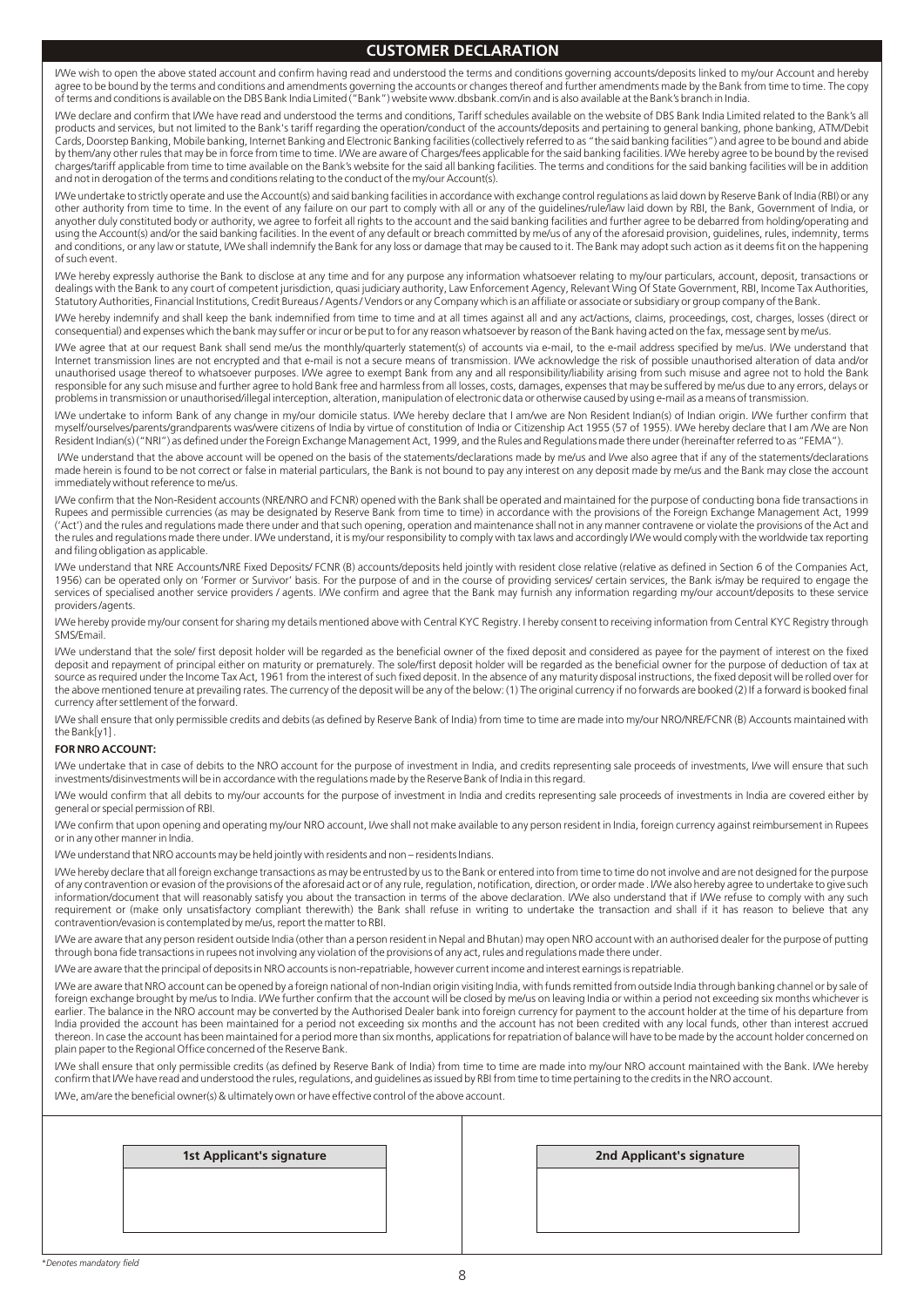#### **International/Domestic Debit Cards:**

I/We declare and confirm that I/We have read and understood the terms and conditions available on the website of DBS Bank India Limited ("Bank") related to the Bank's Debit Card and international transaction limits relating to Bank's Debit Card including but not limited to the Bank's tariff regarding the operation/conduct of the accounts/deposits and agree to be bound<br>and abide by them/any other rules to be bound by the revised charges/tariff applicable from time to time available on the Bank's website for the Bank's International/Domestic Debit Cards.

I/We agree and understand that the Bank reserves the right to reject any application for the said banking facilities without providing any reason. I/We undertake to strictly operate and use the account and the said banking facilities in accordance with the exchange control regulations as laid down by Reserve Bank of India (RBI) or any other authority from time to time.

I/We accept full responsibility of my/our Debit Card and agree not to make any claims against Bank in respect thereto. I/We confirm and understand that all my/our Account(s) with the<br>Bank shall be automatically linked to m

^I/We are aware that my/our NRO account (Treasures/NRI Elite Treasures accounts) will be issued a Platinum Debit card with daily transaction limit of INR 100000.<br>+I/We are aware that my/our NRE account (Treasures/NRI Elite international transaction limit of INR 50,000.

I/We agree that if our existing cards are Domestic Debit Cards then our International limits will be zero.<br>Notet • International transaction limit is set senarately for POS transactions and ATM withdrawal

- **Note** International transaction limit is set separately for POS transactions and ATM withdrawals etc.
	- The international transaction limits on your Debit Card cannot exceed your Domestic limits.
	- If you select a domestic card only initially, you can call customer service or submit a mandate to change the card type and increase & activate the international Transaction limits.
	- In case you need to change the default International limit, you can call customer service or submit a mandate to change the card.

#### **For Internet/Mobile banking Services:**

I/We hereby confirm that I have applied for DBS Bank India Limited ("Bank") Internet Banking / Mobile Banking Services and hereby agree that Internet banking/Mobile Banking Services shall be made available to me/us by the Bank from time to time. I/We acknowledge and confirm that my/our use of the Internet Banking/Mobile Banking services shall be governed by the Bank's prevailing Internet Banking/Mobile Banking Terms and Conditions (copies of which are available at any of the Bank's branches in India and on the Bank's web-<br>site at www.dbsbank.in) and I/We hereby de that the Bank shall not be held responsible in any way for any losses that may be suffered by me as a result of such non receipt or disclosure of the Security Codes to an unauthorised<br>third party. I/We agree that in case I accounts shall be automatically linked to my/our User ID.

I/We shall be fully responsible for any of the linked accounts getting debited based on the instruction(s) given through my/our User ID and Password and I/We also agree that the Bank<br>will not be responsible or held respons

I/We are aware of charges/fees applicable for Internet Banking/Mobile Banking Services. I/We hereby agree to be bound by the revised charges/fees applicable from time to time available on the Bank's website for Internet Banking/Mobile Banking Services.

**Note :** Please note that for availing mobile banking services, customer needs to have internet banking access as well. Please note that for accessing mobile banking services, you need to have DBS iBanking user id and password.

Please Note: If you have opted to receive marketing materials and information from us via, mobile messaging or telephone calls, you will receive, mobile messages or calls from us only if your number is not on the National Do-Not-Call Register.

Notwithstanding anything written herein above you may receive some communication from us (emails/sms/calls, etc) irrespective of you being on "The Do Not Disturb" list for the following reasons:

- In response to your queries you have made to DBS Bank India Limited in writing or verbally
- Calls made to verify the details furnished by you under any application to DBS Bank India Limited,
- Calls made to conduct credit checks or card misuse related checks in the event of any irregular transaction being observed.
- Calls made to abide by the regulations including for Internet banking passwords / change in static data

#### **FOR FIXED DEPOSIT:**

- I/We hereby agree and confirm that the premature withdrawal of Joint Holders deposits with "Either or Survivor/Former or Survivor" mandate is allowed by surviving account holder on the death of the other account holder subject to the mandate being made jointly at the time of account opening.
- Accounts with nomination Deposit Accounts with either/survivor: I/We hereby agree and confirm that the balance outstanding at the time of death of the depositor will be paid to the survivor(s) first. In case there are no survivors, the balance outstanding shall be paid to the nominee on verification of his /her identity. The proof of death of depositor through<br>appropriate documentary evidence sha through appropriate documentary evidence shall be obtained in all such cases.
- I/We further agree and confirm that the premature withdrawal for joint accounts can be done only if we have instruction signed by both holders. If the primary holder is deceased, the FD would be closed and the settlement process to be followed.
- I/We understand that the interest on premature withdrawal of Resident/NRO Term Deposits and NRE/FCNR (B) Deposits will be paid for the period that such deposit is held, at the rate prevailing on the date of placement of such deposit or the contracted rate, whichever is lower, subject to a deduction of a 1% penalty. This penalty is applicable for Resident/<br>NRO and NRE deposits of INR 15 lakhs and additionally levy Swap cost for premature withdrawal of FCNR (B) deposits.
- Me understand and agree that the deposit shall be payable only at the Bank's branch in India where the deposit is placed and agree that no branch or office including the head (We understand and their payments are governed payable at the branch of the DBS Bank India Limited in India where the deposits were made. The Bank's branch has the discretion to allow withdrawal at any other branch in India. I/We wish to open the above stated account and agree to abide by the terms and conditions governing accounts/deposits and the said banking facilities linked to my/our<br>account/deposits which have been furnished to me/us. I/ agree not to overdraw my/our account without prior agreement and approval. I/We declare that the above information given herein by me/us is true and correct, which the Bank is entitled to verify directly or through third party agent.

#### **Authority to send statements and advices through mail:**

# Any addition/deletion of email Ids mentioned above will be communicated to you in writing signed by the persons authorised to give instruction in accordance with the account mandate. All the terms and conditions set out herein shall be applicable to such additions/changes.

I/We hereby authorise you (DBS Bank India Limited) to send the above mentioned statement of accounts/advices to registered email id. I/We am/are aware that email is not a secure or error-free medium of communication and I/We am/are aware of the possible risks involved in connection with the transmission of information via email. We accept and acknowledge that the Bank does not accept liability for any errors or omissions in the content of the email messages and its attachments. I/We undertake to keep you indemnified at all times against, and to save you harmless from all actions, proceedings, claims, loss, damage, costs and expenses including consequential losses/damages which may be brought against you and which shall have arisen either directly or indirectly out of or in connection with your sending the details mentioned above to us through email.

\$ The physical copies of the Account opening form and documents should reach DBS Bank India Limited within 10 working days of the submission of scanned forms. In case of non-receipt of the physical copies within the stipulated time frame (10 working days) the account will be put on debit freeze mode.

| <b>1st Applicant's signature</b> | 2nd Applicant's signature |  |
|----------------------------------|---------------------------|--|
|                                  |                           |  |
|                                  |                           |  |
|                                  |                           |  |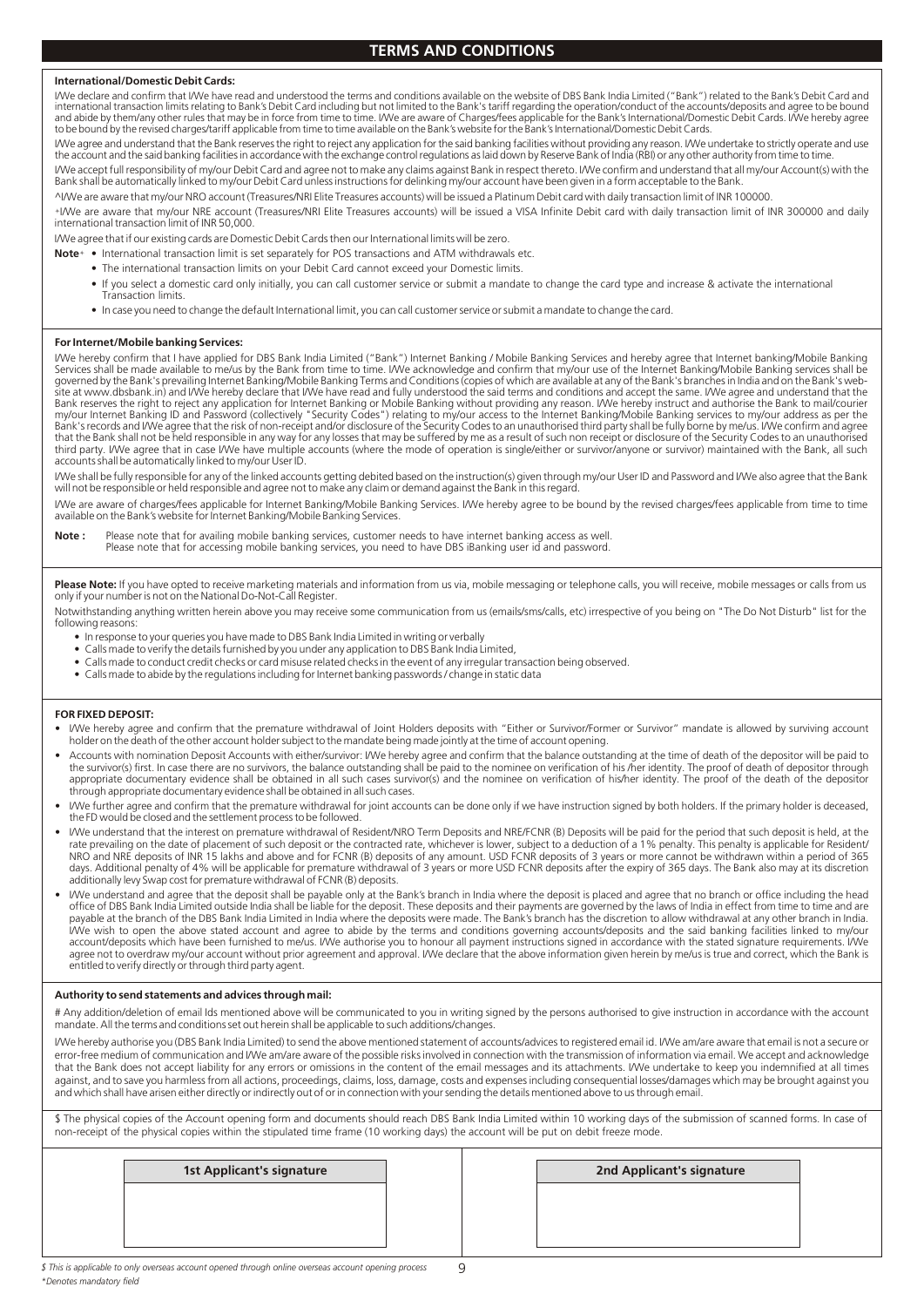| <b>FOR BANK USE ONLY</b>                                                                                                                                                                                                       |                                        |           |                                                          |          |  |  |
|--------------------------------------------------------------------------------------------------------------------------------------------------------------------------------------------------------------------------------|----------------------------------------|-----------|----------------------------------------------------------|----------|--|--|
| Relationship Manager (RM)                                                                                                                                                                                                      | Customer Service Manager (CSM)         |           | Account opening authorised by                            |          |  |  |
| Name:                                                                                                                                                                                                                          | Name:                                  |           | Name:                                                    |          |  |  |
|                                                                                                                                                                                                                                |                                        |           |                                                          |          |  |  |
|                                                                                                                                                                                                                                |                                        |           |                                                          |          |  |  |
| Tier ID                                                                                                                                                                                                                        |                                        |           | Tier ID                                                  |          |  |  |
| 1st Applicant                                                                                                                                                                                                                  |                                        |           | 2nd Applicant                                            |          |  |  |
| $ $   Yes     No<br>Cross Border Account                                                                                                                                                                                       |                                        |           |                                                          |          |  |  |
| <b>Branch Name</b>                                                                                                                                                                                                             |                                        |           |                                                          |          |  |  |
| Attended by /CS (Signed in Presence of):                                                                                                                                                                                       | Name                                   | Signature |                                                          |          |  |  |
| IDS (ID Document Submitted):                                                                                                                                                                                                   | ID Name                                |           | ID Number                                                |          |  |  |
| IDV (ID Document Verified By):                                                                                                                                                                                                 | Name                                   |           | Signature                                                |          |  |  |
| SV (Signature Verified By):                                                                                                                                                                                                    | Name                                   |           | Signature                                                |          |  |  |
|                                                                                                                                                                                                                                | <b>OPERATIONS CHECKLIST</b>            |           |                                                          |          |  |  |
| Documents checked: ________________                                                                                                                                                                                            |                                        |           | PAN verified on IT website: ____________                 | Date:    |  |  |
| CIF created: The contract of the contract of the contract of the contract of the contract of the contract of the contract of the contract of the contract of the contract of the contract of the contract of the contract of t |                                        |           |                                                          |          |  |  |
|                                                                                                                                                                                                                                |                                        |           |                                                          |          |  |  |
|                                                                                                                                                                                                                                |                                        |           | Account authorised: ______________                       | Date:    |  |  |
| Conversion Tier ID Created: _________                                                                                                                                                                                          | Conversion Tier ID Authorised ________ |           | Conversion Tier ID: _______________                      |          |  |  |
| $\Box$ 1<br>$\Box$ 2<br>Treasures<br>$\vert$   3                                                                                                                                                                               |                                        |           |                                                          | Date:    |  |  |
|                                                                                                                                                                                                                                | Investment ID verified: _____________  |           | Debit Card issued in Finacle:     Yes    <br>Date:<br>No |          |  |  |
| Internet banking issued in SAM :                                                                                                                                                                                               | Internet banking authorised in SAM:    |           | Debit Card issued in CMS:<br>Yes                         | No Date: |  |  |
| Mobile banking issued in SAM :<br>Mobile banking authorised in SAM:                                                                                                                                                            |                                        |           |                                                          |          |  |  |
|                                                                                                                                                                                                                                |                                        |           |                                                          |          |  |  |



Customer Care (24x7): **India Helpline (Toll Free) :** 1800 209 4555 / 1800 103 9897, **International Helpline :** +91-44-66854555 / +91-44-49021150 Email: customercareindia@dbs.com | Visit us at: www.dbsbank.in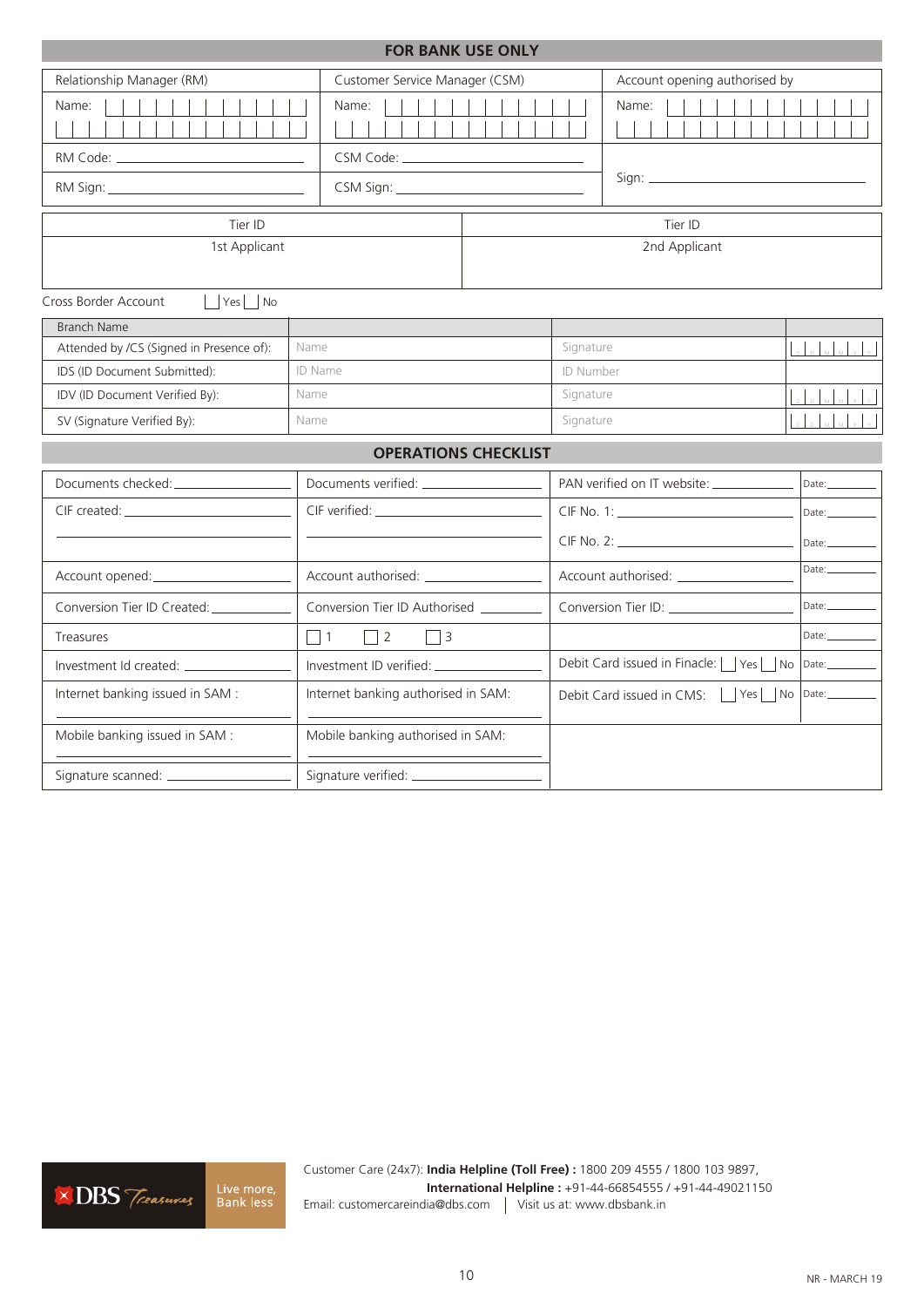| <b>SUPPORTING DOCUMENTS TO BE SUBMITTED</b>                                                                                                                                                                                                                                                                                                                                                                                                                                                                                                                                                       |                                                                                                      |                                                                                   |                                                                          |  |  |  |
|---------------------------------------------------------------------------------------------------------------------------------------------------------------------------------------------------------------------------------------------------------------------------------------------------------------------------------------------------------------------------------------------------------------------------------------------------------------------------------------------------------------------------------------------------------------------------------------------------|------------------------------------------------------------------------------------------------------|-----------------------------------------------------------------------------------|--------------------------------------------------------------------------|--|--|--|
| Supporting documents+                                                                                                                                                                                                                                                                                                                                                                                                                                                                                                                                                                             | Indian citizens holding<br>Work visa / Work<br><b>Permit / Employment</b><br>Pass in other countries | Indian citizens<br>with Permanent<br><b>Resident status in other</b><br>countries | <b>Citizens of other</b><br>countries with PIO/OCI<br>status<br>of India |  |  |  |
| Passport size photograph for each applicant pasted on the form and signed across by the<br>applicant                                                                                                                                                                                                                                                                                                                                                                                                                                                                                              | <b>YES</b>                                                                                           | YES                                                                               | <b>YES</b>                                                               |  |  |  |
| Self-attested photocopy of your passport's front and back pages, which include the<br>following details:<br>• Name<br>Photograph<br>$\bullet$<br>Date of birth<br>Date of issue<br>Place of issue                                                                                                                                                                                                                                                                                                                                                                                                 | <b>YES</b>                                                                                           | <b>YES</b>                                                                        | <b>YES</b>                                                               |  |  |  |
| Expiry date<br>Signature<br>Address (if present on passport)<br>Page with arrival in India stamp (if submitting application in<br>any DBS Bank India Limited Branch)                                                                                                                                                                                                                                                                                                                                                                                                                              |                                                                                                      |                                                                                   |                                                                          |  |  |  |
| Self-attested photocopy of the front and back sides of valid work visa / National<br>identity card (e.g. NRIC) / Work Permit / Employment Pass<br>In case current work visa has expired, please provide a photocopy of acknowledged<br>request made to the visa authorities of the relevant country                                                                                                                                                                                                                                                                                               | <b>YES</b>                                                                                           | <b>YES</b>                                                                        | <b>YES</b>                                                               |  |  |  |
| Self-attested photocopy of Indian PAN card<br>(If not available, please complete the Form 60 section of this application)                                                                                                                                                                                                                                                                                                                                                                                                                                                                         | <b>YES</b>                                                                                           | <b>YES</b>                                                                        | <b>YES</b>                                                               |  |  |  |
| Self-attested photocopy of Proof of Indian Origin (PIO) or Overseas Citizen of India<br>(OCI) card                                                                                                                                                                                                                                                                                                                                                                                                                                                                                                | <b>NA</b>                                                                                            | NА                                                                                | <b>YES</b>                                                               |  |  |  |
| For NRIs not holding PIO or OCI cards, please provide:<br>• Self-declaration of the PIO on page 8 of this application<br>• Self-attested copy of past Indian passport of self / parent<br>/grandparent / spouse's parent / spouse's grandparent                                                                                                                                                                                                                                                                                                                                                   | <b>NA</b>                                                                                            | <b>NA</b>                                                                         | <b>YES</b>                                                               |  |  |  |
| <b>Address Proof:</b><br>Any of the officially valid documents (OVD) enlisted below must be provided for proof of<br>address and proof of identity (two separate documents may be taken if address is not<br>available on the OVD)<br>Passport<br>Driving license<br>PAN Card<br>Voter's Identity Card issued by Election Commission of India<br>Job card issued by NREGA duly signed by an officer of the State Government<br>Letter issued by the Unique Identification Authority of India containing details<br>of name, address and Aadhaar number<br>E-KYC as per procedure described by RBI | <b>YES</b>                                                                                           | <b>YES</b>                                                                        | <b>YES</b>                                                               |  |  |  |
| <b>KYC Self-Declaration</b><br>In case the residential /office address in country of residence is different from that<br>mentioned in address proof, please complete the Address Declaration Form (Page 10)                                                                                                                                                                                                                                                                                                                                                                                       | <b>YES</b>                                                                                           | <b>YES</b>                                                                        | <b>YES</b>                                                               |  |  |  |
| <b>NRIC</b> card<br>Accepted only if the permanent address is of Singapore                                                                                                                                                                                                                                                                                                                                                                                                                                                                                                                        | <b>NA</b>                                                                                            | <b>YES</b>                                                                        | <b>YES</b>                                                               |  |  |  |
| PIO / OCI card                                                                                                                                                                                                                                                                                                                                                                                                                                                                                                                                                                                    | <b>NA</b>                                                                                            | <b>NA</b>                                                                         | <b>YES</b>                                                               |  |  |  |
| ADDITIONAL DOCUMENTS REQUIRED FOR SEAFARERS ACCOUNT (if applicable)                                                                                                                                                                                                                                                                                                                                                                                                                                                                                                                               |                                                                                                      |                                                                                   |                                                                          |  |  |  |
| Copy of CDC (Continuous Discharge Certificate)                                                                                                                                                                                                                                                                                                                                                                                                                                                                                                                                                    |                                                                                                      | <b>YES</b>                                                                        |                                                                          |  |  |  |

| Copy of CDC (Continuous Discharge Certificate)                                                                                                           | YES |
|----------------------------------------------------------------------------------------------------------------------------------------------------------|-----|
| Letter from the local agent confirming next date of joining the<br>vessel or current work contract                                                       | YES |
| Declaration letter given on page 8 of this application                                                                                                   | YES |
| If you are a permanent employee:<br>Initial work contract<br>Last wage slip                                                                              | YES |
| If you are a contract employee:<br>• Last work contract<br>• Letter from the local agent confirming next date joining vessel<br>OR current work contract | YES |

*+The prescribed and applicable supporting documents are required for all applicants* 

#### **PLEASE NOTE**

1. Applications received without adequate documentation as mentioned in the above checklist may result in delay in processing or rejection of the form.

2. For NRI students, please provide photocopy of letter of enrolment to overseas university.

3. You may open accounts in the following holding pattern:

Singly - this refers to sole accounts.

Joint - an authorisation from all the joint accountholders is required for every transaction.

Joint (Either or Survivor) - anyone of the joint accountholders can authorise the transaction in his individual capacity.

Joint ( Anyone or Survivor) - anyone of the joint accountholders can authorise the transaction in his individual capacity

7. Kindly ensure that photocopies of all proofs submitted are clear and visible.

<sup>4.</sup> In case this application is being submitted in a country where DBS Bank India Limited does not have any branch, please ensure all copies of the supporting documents provided are<br>attested by an Indian Embassy / Consulate by a bank who has a branch in India, provided the customer's relationship with the attesting bank is more than six months old.

<sup>5.</sup> P.O. Box Address Proof (only for Middle East countries): The P.O. Box address is acceptable as communication address along with latest document supporting both communication and residential address. The residential address proof submitted by the client should mention the street name / building name as on any of the submitted documents.

<sup>6.</sup> You can submit a power of attorney (as per bank's format) in case you wish to mandate a third party to operate your account to know more kindly contact your Treasures Relationship Manager